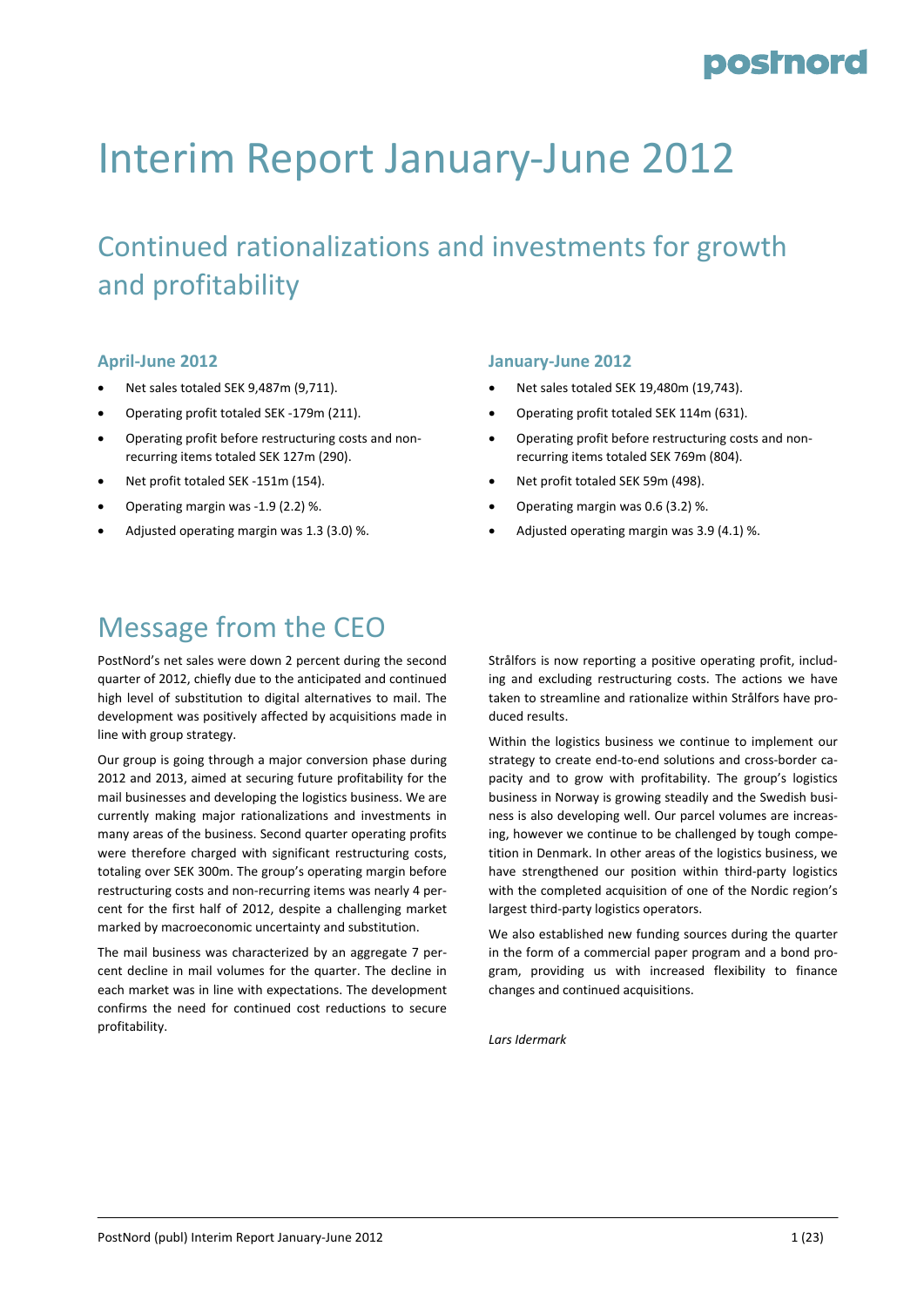# Financial overview and key ratios

|                                                        | Apr-Jun        | Apr-Jun  |          |                 | Jan-Jun        | Jan-Jun   |          |             | Jan-dec   |
|--------------------------------------------------------|----------------|----------|----------|-----------------|----------------|-----------|----------|-------------|-----------|
| SEKm, unless otherwise specified                       | 2012           | 2011     | Change   |                 | 2012           | 2011      | Change   |             | 2011      |
|                                                        |                |          |          |                 |                |           |          |             |           |
| <b>INCOME STATEMENT</b>                                |                |          |          |                 |                |           |          |             |           |
| Net sales                                              | 9,487          | 9,711    | $-224$   | $-2%$           | 19,480         | 19,743    | $-263$   | $-1%$       | 39,466    |
| Other income                                           | 60             | 58       | 2        | 3%              | 123            | 96        | 27       | 28%         | 274       |
| Income                                                 | 9,547          | 9,769    | $-222$   | $-2%$           | 19,603         | 19,839    | $-236$   | $-1%$       | 39,740    |
| Operating expenses, excl. depreciation and impairments | $-9,308$       | $-9,143$ | $-165$   | 2%              | $-18,661$      | $-18,382$ | $-279$   | 2%          | $-36,501$ |
| Participations in the earnings of associated companies |                | $-4$     | 4        | n/a             | $\mathbf{1}$   | $-2$      |          | $3 > -100%$ | $-2$      |
| <b>Operating profit (EBITDA)</b>                       | 239            | 622      | $-383$   | $-62%$          | 943            | 1,455     | $-512$   | $-35%$      | 3,237     |
| Depreciation and impairments                           | $-418$         | $-411$   | $-7$     | 2%              | $-829$         | $-824$    | $-5$     | 1%          | $-1,666$  |
| <b>Operating profit (EBIT)</b>                         | $-179$         | 211      |          | $-390 > -100%$  | 114            | 631       | $-517$   | $-82%$      | 1,571     |
| Net financial items                                    | 5              | 35       | $-30$    | $-86%$          | 18             | 62        | $-44$    | $-71%$      | 100       |
| Profit before tax                                      | $-174$         | 246      |          | $-420 > -100%$  | 132            | 693       | $-561$   | $-81%$      | 1,671     |
| Tax                                                    | 23             | $-92$    |          | $115 > -100\%$  | $-73$          | $-195$    | 122      | $-63%$      | $-446$    |
| Net profit                                             | $-151$         | 154      |          | $-305 > -100\%$ | 59             | 498       | $-439$   | -88%        | 1,225     |
| <b>CASH FLOWS</b>                                      |                |          |          |                 |                |           |          |             |           |
| Cash flows from operating activities                   | 452            | 499      |          |                 | 723            | 671       |          |             | 1,634     |
| <b>FINANCIAL POSITION</b>                              |                |          |          |                 |                |           |          |             |           |
| Cash and cash equivalents, end of period               | 2,591          | 2,240    | 351      | 16%             | 2,591          | 2,240     | 351      | 16%         | 2,107     |
| Equity, end of period                                  | 11,451         | 11,372   | 79       | 1%              | 11,457         | 11,372    | 85       | 1%          | 11,930    |
| Net debt                                               | 2,301          | 308      | 1,993    | >100%           | 2,301          | 308       | 1,993    | >100%       | 578       |
| <b>KEY RATIOS</b>                                      |                |          |          |                 |                |           |          |             |           |
| Operating margin (EBIT), %                             | $-1.9$         | 2.2      |          |                 | 0.6            | 3.2       |          |             | 4.0       |
| Adjusted operating margin, %                           | 1.3            | 3.0      |          |                 | 3.9            | 4.1       |          |             | 4.8       |
| Earnings per share, SEK                                | $-0.08$        | 0.08     |          |                 | 0.03           | 0.25      | $-0.22$  |             | 0.61      |
| Net debt/EBITDA, times                                 | 0.84           | 0.10     | 0.74     |                 | 0.84           | 0.10      | 0.74     |             | 0.18      |
| Equity-Assets ratio, end of period, %                  | 41             | 46       | $-5$     |                 | 41             | 46        | $-5$     |             | 47        |
| Return on equity, rolling 12-month, %                  | $\overline{7}$ | 8        |          |                 | $\overline{7}$ | 8         |          |             | 10        |
| Average number of employees                            | 39,085         | 41,643   | $-2,558$ | $-6%$           | 38,938         | 41,916    | $-2,978$ | $-7%$       | 41,714    |

### Net sales and profit

#### **April‐June**

PostNord's net sales were down 2%, totaling SEK 9,487m (9,711). The development reflected the sharp decline in mail volumes, which totaled 7%, which was in line with expecta‐ tions. Sales for the Logistics business increased due to acqui‐ sitions and organic growth.

Expenses rose 2% to SEK 9,726m (9,554). The change was primarily attributable to implemented acquisitions and in‐ creased restructuring costs due to operational changes made pursuant to group strategy. Restructuring costs totaled SEK 306m (79) for the quarter and were primarily attributable to personnel cutbacks. Excluding restructuring costs, expenses fell 1% to SEK 9,420m (9,475).

Personnel expenses fell as a result of streamlining activities within production and administration. The average number of employees decreased by 2,600 compared to the same pe‐ riod last year. The group's transport expenses increased dur‐ ing the quarter, attributable mainly to acquisitions of businesses within business area Logistics.

Effects from exchange rate changes were marginal during the quarter.

Group operating profit fell to SEK ‐179m (211) and group op‐ erating margin was negative. The adjusted operating margin (EBIT margin before restructuring costs and non‐recurring items) fell to 1.3 (3.0) %.

Net financial items totaled SEK 5m (35). The change was mainly related to lower interest rates.

Net profit totaled SEK ‐151m (154).

Return on equity, rolling 12‐month, was 7 (8) % at the end of the quarter.

#### **January‐June**

PostNord's net sales fell 1%, totaling SEK 19,480m (19,743) during the first half of 2012. Expenses rose 1% to SEK 19,490m (19,206). Excluding restructuring costs, expenses fell 1% to SEK 18,830m (19,033).

Group operating profit fell to SEK 114m (631) and the group operating margin to 0.6 (3.2) %. The adjusted operating mar‐ gin fell to 3.9 (4.1) %.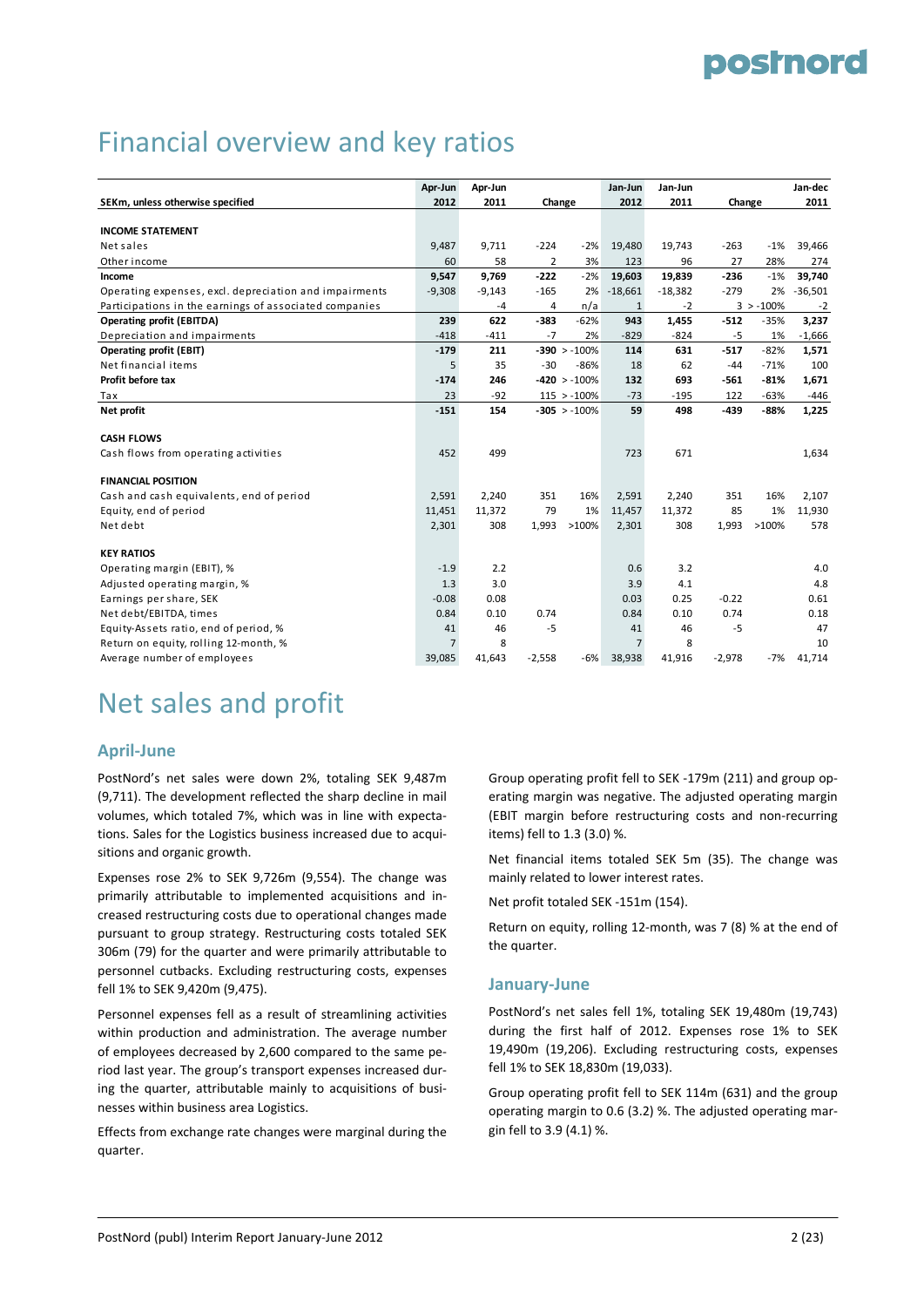Net financial items totaled SEK 18m (62). The change was mainly related to lower interest rates.

Net profit totaled SEK 59m (498). Earnings per share were SEK 0.03 (0.25).

#### **Adjusted operating profit**

|                                   | Mail Denmark |         | Mail Sweden |      | Mail    |      | Logistics |      | <b>Strålfors</b> |       |         | <b>PostNord Group</b> |         |      |
|-----------------------------------|--------------|---------|-------------|------|---------|------|-----------|------|------------------|-------|---------|-----------------------|---------|------|
|                                   |              | Apr-Jun | Apr-Jun     |      | Apr-Jun |      | Apr-Jun   |      | Apr-Jun          |       | Apr-Jun |                       | Jan-Jun |      |
| <b>SEKm</b>                       | 2012         | 2011    | 2012        | 2011 | 2012    | 2011 | 2012      | 2011 | 2012             | 2011  | 2012    | 2011                  | 2012    | 2011 |
| <b>Operating profit (EBIT)</b>    | $-117$       | 21      | -3          | 150  | $-120$  | 171  | $-41$     | 23   | 9                | $-41$ | $-179$  | 211                   | 114     | 631  |
| Restructuring costs               | 97           |         | 155         | 59   | 252     | 59   | 54        |      |                  |       | 306     | 79                    | 660     | 173  |
| Non-recurring items <sup>1)</sup> |              |         |             |      |         |      |           |      |                  |       |         |                       | -5      |      |
| Adjusted operating profit (EBIT)  | $-20$        | 21      | 152         | 209  | 132     | 230  | 13        | 23   | 11               | -41   | 127     | 290                   | 769     | 804  |
| Adjusted operating margin, %      | neg          | 0.8     | 3.9         | 5.3  | 2.1     | 3.5  | 0.4       | 0.7  | 1.7              | neg   | 1.3     | 3.0                   | 3.9     | 4.1  |

1) Refers to impairments, capital gains (-) and capital losses (+)

#### **Cost reduction program**

The cost reduction program launched in 2011 is proceeding according to plan. The purpose of the program is to reduce the group's administrative costs by approximately SEK 1 billion by the close of 2012, in addition to the ongoing rationali‐ zations within the group. As of June 30, 2012, measures taken under the plan had generated annual cost savings cor‐ responding to two‐thirds of the size of the program.

### Cash flows

#### **April‐June**

Cash flows from operating activities totaled SEK 452m (499). The liquidity effect as regards pensions, chiefly pension payments, totaled SEK ‐270m (‐188). Transfer for new pension commitments of SEK 73m (175) was made during the period and SEK 73m (251) of compensation for pension payments was received. Changes in working capital totaled SEK 412m (57).

Cash flows from investing activities totaled SEK 1,679m (440). Investments in tangible fixed assets totaled SEK 438m (247). Investments were primarily made in production vehicles, transport and sorting equipment and facilities in connection with the establishment of the new terminals in Hallsberg and Rosersberg in Sweden. Investments include the adaptation of the Swedish mail business to anticipated mail volume decline and adjustments to meet the group's environmental goals. Investments in intangible fixed assets totaled SEK 100m (72) and were primarily attributable to development expendi‐ tures for the integration of joint IT solutions. The net liquidity effect of the acquisition of subsidiaries totaled SEK 1,213m (115).

Cash flows from financing activities totaled SEK 1,842m (‐1,324). Dividends of SEK 368m (1,000) and SEK 2m (3) were distributed to parent company and minority shareholders, respectively, in 2012. The group raised loans of SEK 2,227m (0) during the quarter through, among other things, the group's commercial paper program. Amortized loans totaled SEK 0m (324).

Cash and cash equivalents totaled SEK 2,591m at the end of the period, up SEK 351m from June 30, 2011.

#### **January‐June**

Cash flows from operating activities improved to SEK 723m (671). The liquidity effect as regards pensions, chiefly pen‐ sion payments, totaled SEK -541m (-532). Transfer for new pension commitments of SEK 215m (251) was made during the period and SEK 215m (251) of compensation for pension payments was received.

Cash flows from investing activities totaled SEK 2,026m (767). Investments in tangible fixed assets totaled SEK 798m (548). The net liquidity effect of the sale of subsidiaries totaled SEK 46m (0). The sales were of wholly‐owned subsidiaries EBT Property B.V, HIT Starintex B.V Holland and HIT Belgium S.A.

Cash flows from financing activities totaled SEK 1,789m (‐1,305).

Cash and cash equivalents at the end of the period totaled SEK 2,591m, up SEK 484m from December 31, 2011.

### Financial position

Group cash and cash equivalents totaled SEK 2,591m as of June 30, 2012. The group's overall financial preparedness totaled SEK 4,591m, including a committed credit line of SEK 2,000m.

The group's interest‐bearing liabilities are comprised of long‐ and short‐term financing from credit institutions and the group's commercial paper program and pension liabilities.

The group holds a strong financial position and has a strong asset base, with an equity‐assets ratio of 41% as of June 30, 2012. The group target is an equity‐assets ratio of at least 35%. Consolidated net debt totaled SEK 2,301m. The net debt/EBITDA ratio was 0.84.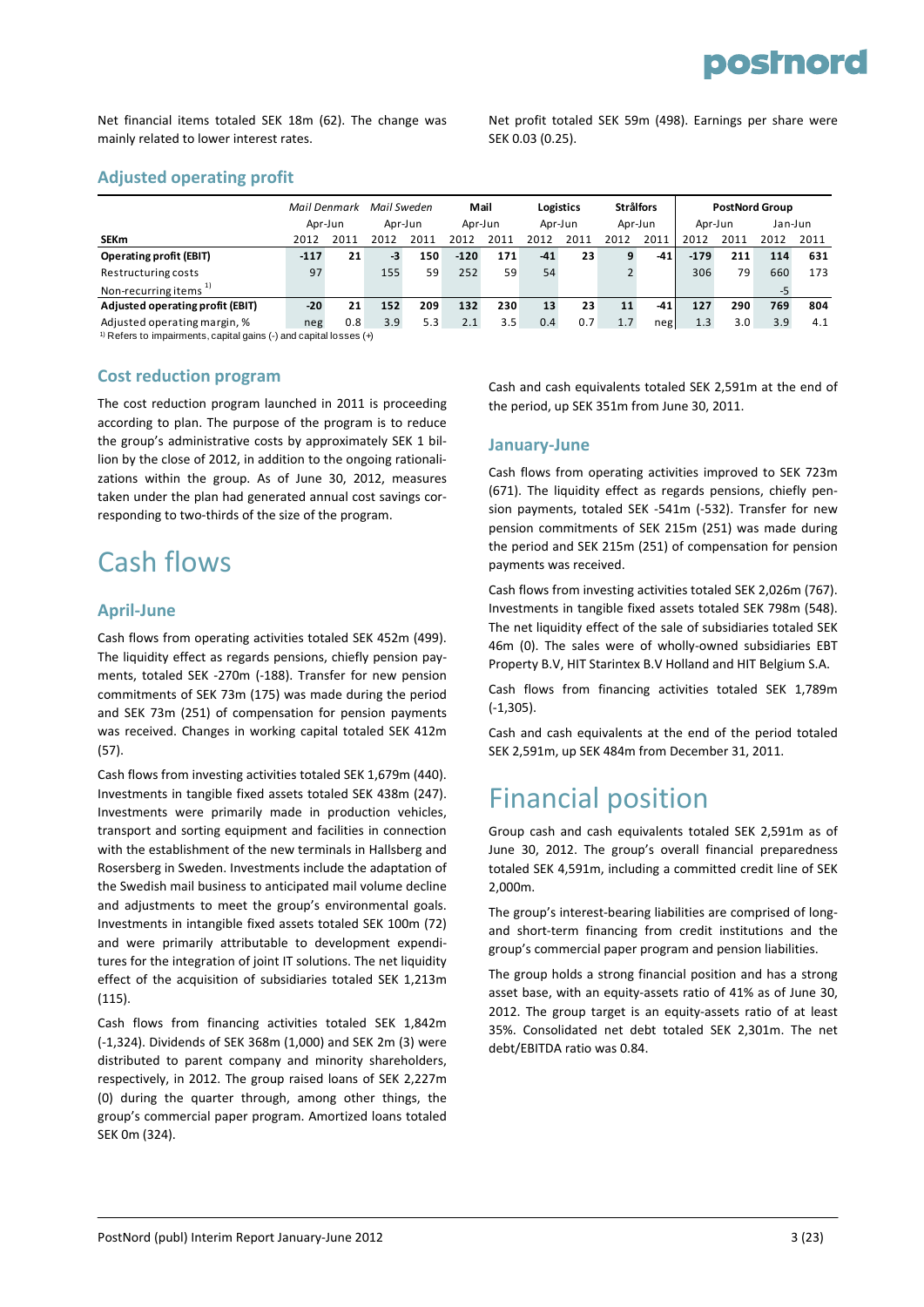#### **Consolidated net financial position**

|                              | June 30 | June 30 | <b>Dec 31</b> |
|------------------------------|---------|---------|---------------|
| <b>SEKm</b>                  | 2012    | 2011    | 2011          |
| Cash and cash equivalents    | 2,591   | 2.240   | 2,107         |
| Interest-bearing liabilities | 3,252   | 1.146   | 1.098         |
| Pension provisions           | 1,640   | 1.402   | 1,587         |
| Net debt                     | 2,301   | 308     | 578           |

### **Highlights**

**On April 20, 2012** PostNord held its Annual General Meeting. AGM resolutions included the re‐election of all incumbent Board members, with Fritz H. Schur as Chairman of the Board, and the election of Jonas Iversen as new Board mem‐ ber.

**On April 23, 2012** PostNord AB made its initial issue under an established commercial paper program. The program en‐ ables the group issue commercial papers within a SEK 3 bil‐ lion framework.

**On May 3, 2012** the Swedish Competition Authority con‐ firmed Posten's pricing for large mailings. The Competition Authority conducted an on‐site inspection of Posten Medde‐ lande AB in May 2011. The Authority has dismissed the case in its entirety upon its finding that Posten has not abused its dominant position and that Posten's actions do not effec‐ tively shut out equally efficient competitors.

**On May 31, 2012** the acquisition of Green Cargo's subsidiary, Green Cargo Logistics AB, was finalized. Following the acqui‐ sition, PostNord is one of the Nordic region's leading operators in the third‐party logistics market. The Competition Au‐ thority approved the acquisition on May 14, 2012. The ac‐ quired company's name was changed to PostNord Logistik TPL AB.

**On June 1, 2012** the takeover of Svensk Morgondistribution was completed. The transaction covers several years' distribution of MittMedia and Västerbottens‐Kuriren morning newspapers. The Competition Authority approved the take‐ over on May 16, 2012.

**On June 27, 2012** PostNord AB received approval and pro‐ spectus registration from the Swedish Financial Supervisory Authority for the issuance of Medium Term Notes. The pro‐ gram has a loan limit of SEK 6 billion and enables PostNord to issue bonds in the Swedish market.

#### **Subsequent events**

**On August 8, 2012** it was announced that Post Danmark A/S, part of the PostNord group, has signed an agreement with ZimmerGroup A/S to acquire all shares in Distribution Ser‐ vices A/S, a specialist in the packaging and handling of unad‐ dressed mail. The company has been a Post Danmark sub‐ contractor since 2003. The takeover is scheduled for January 1, 2013 and is subject to competition authority approval.

#### **Changes in Group Management**

On May 1, 2012 Henning Christensen took over as head of PostNord's Mail Denmark business area and joined the Group Management team. He comes most recently from a position as head of Production & Transport within PostNord's Danish operations. The former head of the business area, Finn Hansen, will spearhead implementation of a new business excellence model within the group. He remains a mem‐ ber of the Group Management team.

Annemarie Gardshol took over on May 14, 2012 as head of PostNord's newly‐established Corporate Strategy unit. Gard‐ shol comes most recently from Gambro, where she was a member of the executive team and responsible for group strategy, strategic marketing and R&D.

Henrik Rättzén took over as PostNord's new CFO on August 7, 2012. He comes most recently from insurance group Co‐ dan Trygg‐Hansa where he served as Nordic CFO. He suc‐ ceeds Mats Lönnqvist, who stepped down as PostNord Ex‐ ecutive Vice President and CFO on June 1, 2012.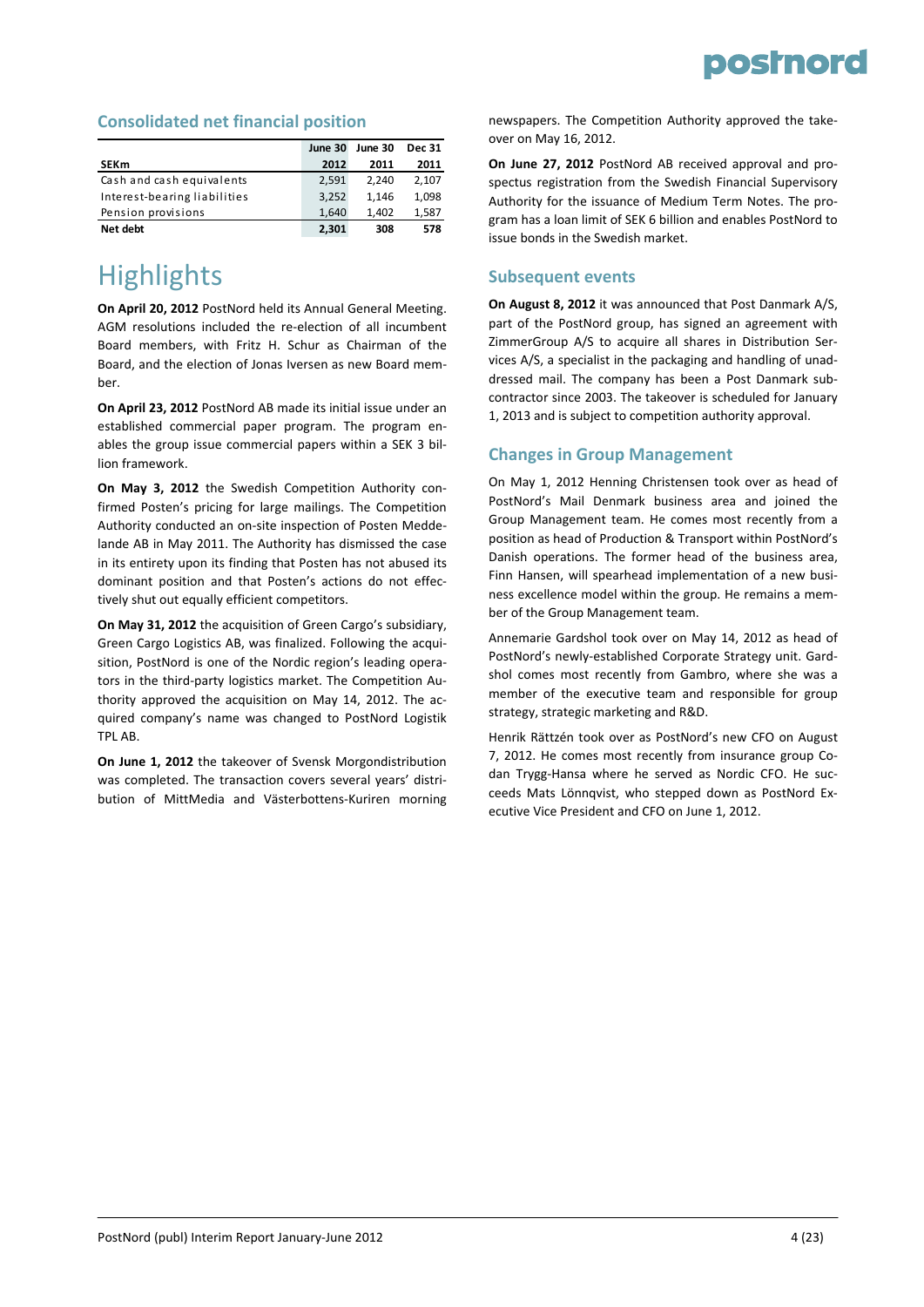### Business operations

|                                 |        | Apr-Jun Apr-Jun |        |        | Jan-Jun | Jan-Jun |        |        |
|---------------------------------|--------|-----------------|--------|--------|---------|---------|--------|--------|
| <b>SEKm</b>                     | 2012   | 2011            | Change |        | 2012    | 2011    | Change |        |
| Mail                            |        |                 |        |        |         |         |        |        |
| Net sales $1)$                  | 5,685  | 6,014           | $-329$ | $-5%$  | 11,831  | 12,238  | $-407$ | $-3%$  |
| of which, Mail Denmark          | 2,053  | 2,309           | $-256$ | $-11%$ | 4,361   | 4,715   | $-354$ | $-8%$  |
| of which, Mail Sweden           | 3,695  | 3,770           | $-75$  | $-2%$  | 7,603   | 7,656   | $-53$  | $-1%$  |
| Operating profit (EBIT)         | $-120$ | 171             | $-291$ | n/a    | 257     | 508     | $-251$ | -49%   |
| of which, Mail Denmark          | $-117$ | 21              | $-138$ | n/a    | 10      | 78      | $-68$  | $-87%$ |
| of which, Mail Sweden           | $-3$   | 150             | $-153$ | n/a    | 247     | 430     | $-183$ | $-43%$ |
| Operating margin, %             | neg    | 2.6             |        |        | 2.0     | 3.8     | $-1.8$ |        |
| Adjusted operating margin, %    | 2.1    | 3.5             | $-1.4$ |        | 5.6     | 4.9     | 0.7    |        |
| <b>Logistics</b>                |        |                 |        |        |         |         |        |        |
| Net sales                       | 3,222  | 2,956           | 266    | 9%     | 6,432   | 5,993   | 439    | 7%     |
| Operating profit (EBIT)         | $-41$  | 23              | $-64$  | n/a    | $-23$   | 73      | $-96$  | n/a    |
| Operating margin, %             | neg    | 0.7             |        |        | neg     | 1.1     |        |        |
| Adjusted operating margin, %    | 0.4    | 0.7             | $-0.3$ |        | 0.9     | 1.1     | $-0.2$ |        |
| <b>Strålfors</b>                |        |                 |        |        |         |         |        |        |
| Net sales                       | 655    | 814             | $-159$ | $-20%$ | 1,372   | 1,659   | $-287$ | $-17%$ |
| Operating profit (EBIT)         | 9      | $-41$           | 50     | n/a    | $-49$   | $-42$   | $-7$   | 17%    |
| Operating margin, %             | 1.4    | neg             |        |        | neg     | neg     |        |        |
| Adjusted operating margin, %    | 1.7    | neg             |        |        | 2.4     | neg     |        |        |
| <b>Other &amp; eliminations</b> |        |                 |        |        |         |         |        |        |
| Net sales $1$                   | $-75$  | $-73$           | $-2$   |        | $-155$  | $-147$  | -8     |        |
| Operating profit (EBIT)         | $-27$  | 58              | $-85$  |        | $-71$   | 92      | $-163$ |        |
| <b>PostNord Group</b>           |        |                 |        |        |         |         |        |        |
| Net sales                       | 9,487  | 9,711           | $-224$ | $-2%$  | 19,480  | 19,743  | $-263$ | $-1%$  |
| Operating profit (EBIT)         | $-179$ | 211             | $-390$ | n/a    | 114     | 631     | $-517$ | $-82%$ |
| Operating margin, %             | neg    | 2.2             |        |        | 0.6     | 3.2     | $-2.6$ |        |
| Adjusted operating margin, %    | 1.3    | 3.0             | $-1.7$ |        | 3.9     | 4.1     | $-0.2$ |        |

Margin calculation includes other income;see Quarterly Data table.

 $1)$  Internal transactions between business areas are eliminated in the aggregated mail businesses.

#### **April‐June**

#### **Mail**

Net sales for the mail businesses fell 5% to SEK 5,685m (6,014). Overall mail volumes fell 7%, in line with expecta‐ tions. Expenses were unchanged and totaled SEK 6,401m (6,416). Excluding restructuring costs, expenses fell 3% to SEK 6,149m (6,357). Operating profit fell to SEK ‐120m (171) and the operating margin was negative. The adjusted operating margin fell to 2.1 (3.5) %.

#### *Mail Denmark*

Net sales for business area Mail Denmark fell 11% to SEK 2,053m (2,309). The business area was affected by the ex‐ tensive ongoing digitalization in the Danish market. All in all, mail volumes fell 11% during the quarter, chiefly due to re‐ duced business volumes from small businesses and private customers. Priority mail volumes fell while non‐priority and C‐mail volumes were stable. Sales for Advertisements and

Newspapers fell due to drops in circulation and increased competition for these services in the Danish market.

Expenses fell 4% to SEK 2,564m (2,679), despite higher re‐ structuring costs. The decline in expenses was attributable to efforts to continuously adjust to lower volumes and to streamlining activities within administration. Excluding re‐ structuring costs, expenses fell 8% to SEK 2,467m (2,679).

Operating profit fell to SEK ‐117m (21), and both the operat‐ ing margin and the adjusted operating margin were negative. *Mail Sweden*

Net sales for business area Mail Sweden fell 2% to SEK 3,659m (3,770). Mail volumes continued to be affected by competition from digital alternatives, with an aggregate de‐ cline of 5% during the quarter. Taken together, development was negative for Advertisement and Newspaper sales due to reduced demand for advertisements during the quarter. Newspaper sales were positively impacted by increased vol‐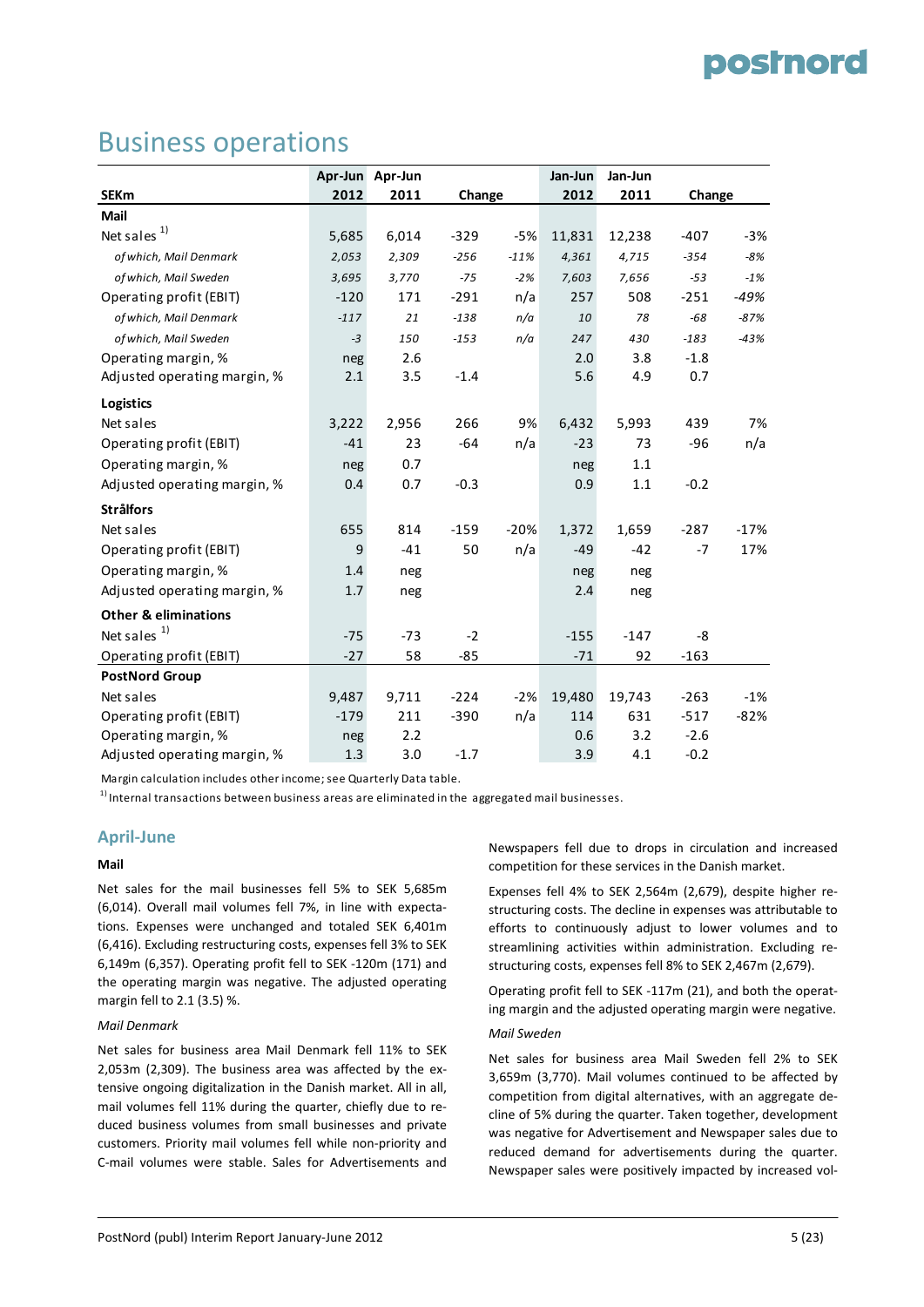

umes of free newspapers and the effects of the takeover of Svensk Morgondistribution operations. The business area also saw an increase in international mail volumes.

Expenses rose 3% to SEK 3,900m (3,802). The increase was primarily attributable to higher restructuring costs related to personnel cutbacks within administrative functions. Person‐ nel expenses continued to fall during the quarter due to ad‐ justments of the workforce to lower volumes. Excluding restructuring costs, expenses were unchanged and totaled SEK 3,745m (3,743).

Operating profit fell to SEK ‐3m (150) and the operating mar‐ gin was negative. The adjusted operating margin fell to 3.9 (5.3) %.

#### **Logistics**

Net sales for business area Logistics rose 9% to SEK 3,222m (2,956). The increase was primarily attributable to the acqui‐ sition of Green Cargo Logistics, with its third‐party logistics operations, and other logistics companies in Sweden and Norway. Green Cargo Logistics contributed net sales of SEK 94m during the quarter. The Swedish and Norwegian logistics business both reported increased sales, while sales for the Danish logistics business fell due to continued tough compe‐ tition and price pressure. All in all, there was a rise in group parcel volumes.

Expenses rose 10% to SEK 3,567m (3,245). The increase was primarily attributable to completed acquisitions. Green Cargo Logistics increased expenses by SEK 87m. Excluding restruc‐ turing costs, expenses rose 8% to SEK 3,513m (3,245). Re‐ structuring costs were related to personal cutbacks within administration and to closure costs for the terminal in Ånge, Sweden.

Operating profit fell to SEK ‐41m (23) and the operating mar‐ gin was negative. Adjusted operating margin decreased to 0.4 (0.7)%. Acquired companies had a positive effect on op‐ erating profit, with Green Cargo Logistics contributing SEK 4m.

#### **Strålfors**

Net sales for Strålfors were down 20%, to SEK 655m (814). The decrease was primarily attributable to the divestment of the Strålfors Identification Solutions division, completed on August 1, 2011.

Expenses fell 24% to SEK 653m (861). The decline was chiefly attributable to the divestment of Strålfors Identification Solu‐ tions.

Operating profit rose to SEK 9m (‐41) and the operating mar‐ gin to 1.4% (neg). The adjusted operating margin rose to 1.7% (neg).

### 2012 outlook

The assessment of the group's outlook for full‐year 2012, reported by the group in its fourth‐quarter and full‐year re‐ ports for 2011, remains unchanged.

PostNord anticipates continued strong volume decreases for mail in Denmark and Sweden due to competition from digital alternatives. PostNord's assessment for 2012 is that mail vol‐ umes in Sweden will fall approximately 5% and that mail vol‐ umes in Denmark will follow the 2011 trend (i.e., fall approximately 12%). The economic trend for the remainder of 2012 is highly uncertain. The group expects continued growth in the Nordic logistics market.

PostNord's strategy includes major cost reduction adjust‐ ments and significant investments in mail operation produc‐ tion facilities to improve flexibility, efficiency and profitabil‐ ity. This also includes the profitable expansion of the logistics operations, organically and through acquisitions. Following implementation of the corporate strategy, group operating profit will be burdened with significant non‐recurring re‐ structuring costs in 2012.

### Parent company

The parent company, PostNord AB, ran a very limited opera‐ tion in the form of inter‐company service and has three em‐ ployees: the President/CEO, the group CFO and the Head of Group Strategy. No net sales were reported during the quar‐ ter or interim period. Operating expenses totaled SEK 16m (8) for the quarter and SEK 28m (11) for the interim period. Financial items totaled SEK 2,475m (995) for the quarter and SEK 2,478m (996) for the interim period. Of financial items, SEK 2,473m were attributable to distributions from subsidiar‐ ies during the second quarter. Net profit totaled SEK 2,465m (992) for the quarter and SEK 2,461m (994) for the interim period.

### Risks and uncertainties for the group and the parent company

Risks, risk management and any factors that may affect the parent company and the group's businesses are described in PostNord's 2011 annual report. No new or changed signifi‐ cant risks or uncertainty factors were identified.

\*\*\*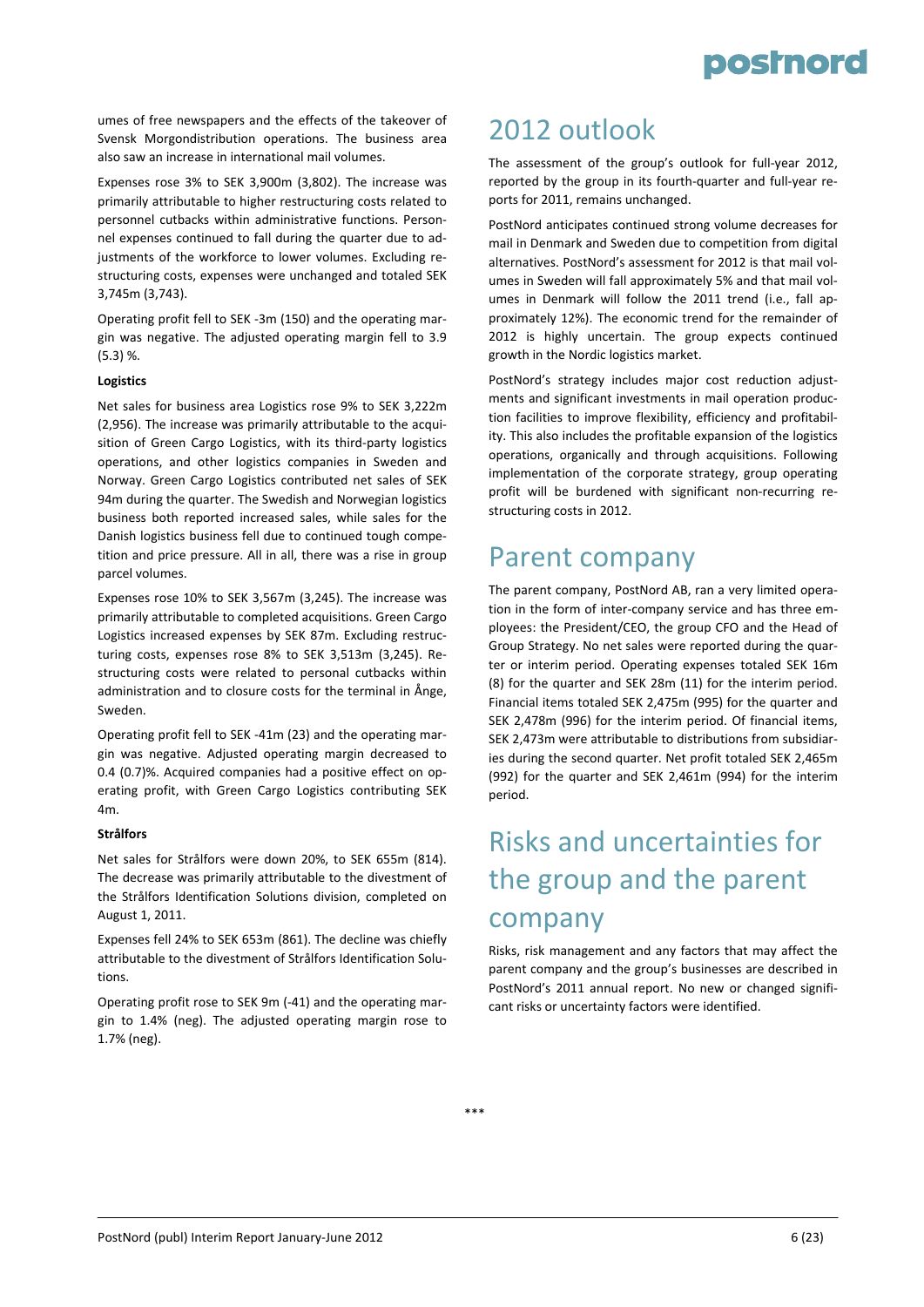PostNord's Board of Directors and CEO hereby affirm that this semi-annual report provides an essentially fair and accurate overview of the development of the parent company's and group's operations, position and financial results, and describes significant risks and uncertainty factors facing the parent company and group companies.

> Solna, August 29, 2012 PostNord AB (publ)

> > Fritz H. Schur *Chairman*

Mats Abrahamsson **Ingrid Bonde Ingrid Bonde Gunnel Duveblad** Member of the Board Member of the Board Member of the Board

 Bjarne Hansen Torben Janholt  *Member of the Board Member of the Board* 

Anne Birgitte Lundholt Jonas Iversen  *Member of the Board Member of the Board* 

 Lars Chemnitz Alf Mellström Ann‐Christin Fällén  *Employee representative Employee representative Employee representative*

Lars Idermark  *President and CEO*

This report has not been audited.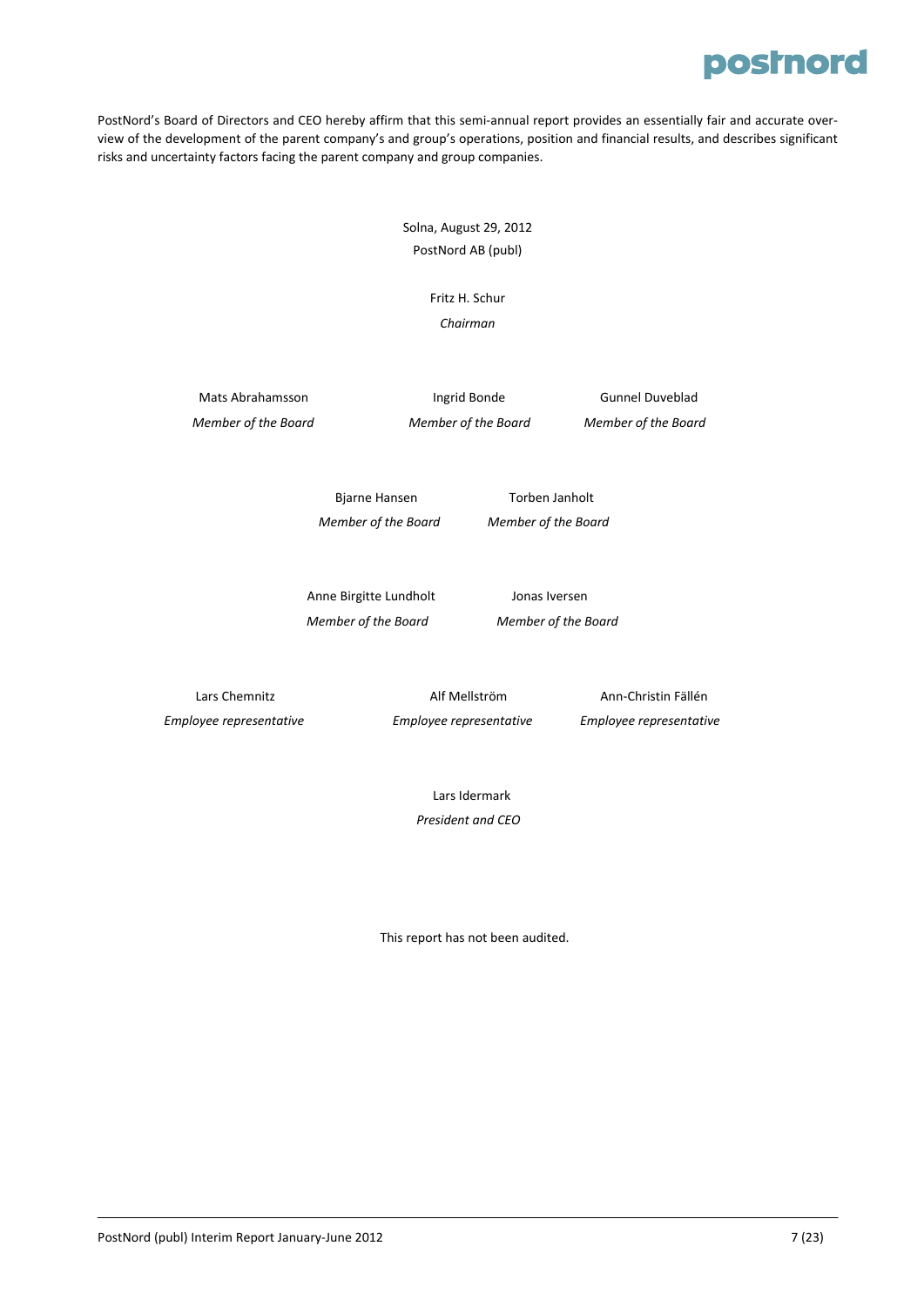### Financial calendar

Interim report, January-September 2012 November 7, 2012 Year-end report 2012 February 22, 2013 2012 Annual Report and Sustainability Report March 21, 2013

# Contact information

**Chief Financial Officer** Henrik Rättzén +46 (0)10‐436 43 94

**Head of Group Communications** Per Mossberg, +46 (0)10‐436 39 15

**Vice President Investor Relations**

Oscar Hyléen, +46 (0)10‐436 41 91 ir@posten.se

#### **Sweden**

Mailing address: 105 00 Stockholm Visiting address: Terminalvägen 24, Solna Telephone: +46 (0)10‐436 00 00

#### **Denmark**

Mailing and visiting address: Tietgensgade 37, 1566 Copenhagen V Telephone: +45 33 61 00 00

#### www.postnord.com

Every care has been taken in the translation of this report. In the event of discrepancies, however, the Swedish original will supersede the English translation.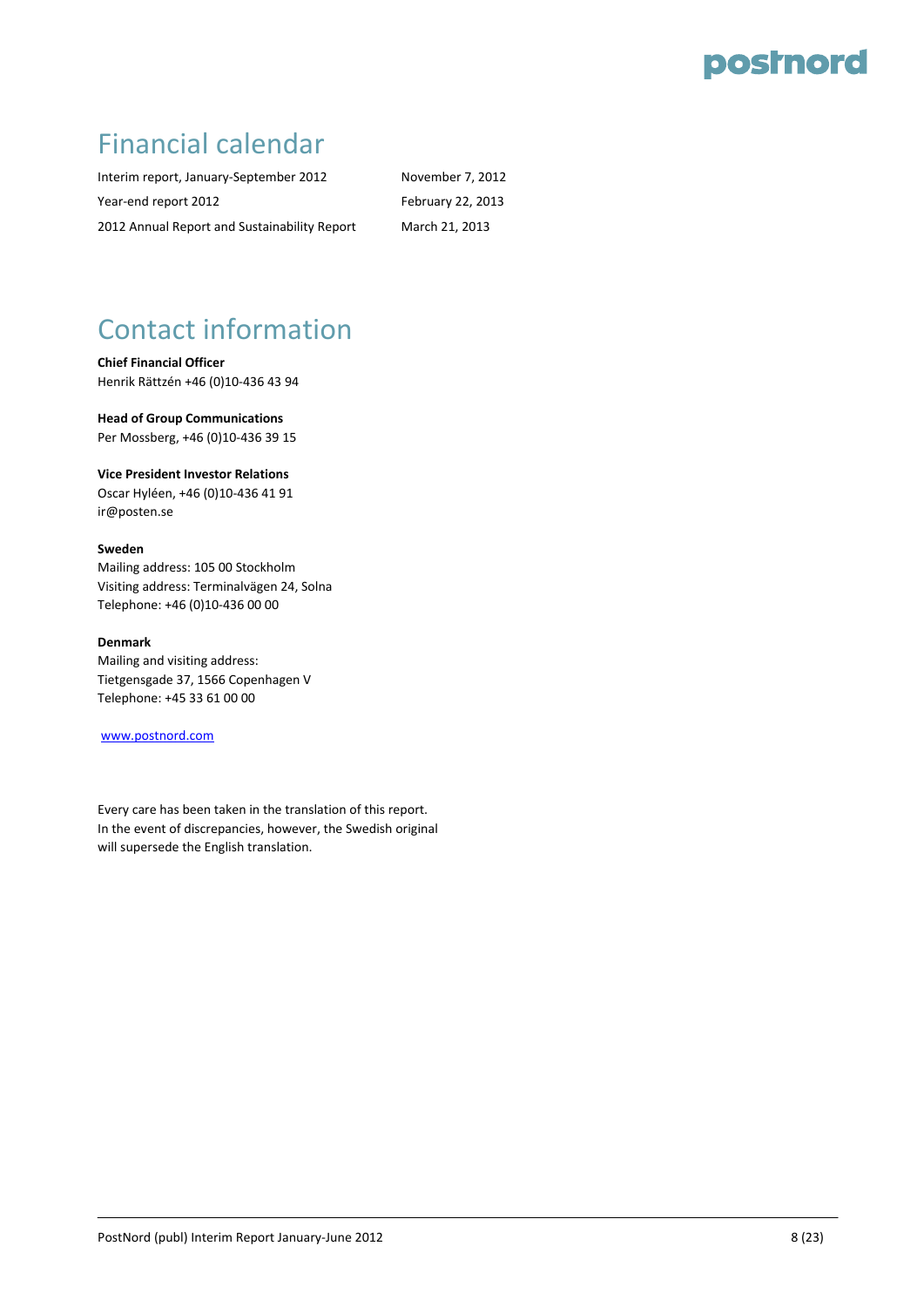# Consolidated financial statements

### Income statement

|                                                        |             | Apr-Jun      | Apr-Jun  |           | Jan-Jun        | Jan-Jun      |        | Jan-Dec        |
|--------------------------------------------------------|-------------|--------------|----------|-----------|----------------|--------------|--------|----------------|
| <b>SEKm</b>                                            | <b>Note</b> | 2012         | 2011     | Change    | 2012           | 2011         | Change | 2011           |
|                                                        | 1, 2        |              |          |           |                |              |        |                |
| Net sales                                              |             | 9,487        | 9,711    | $-2%$     | 19,480         | 19,743       | $-1%$  | 39,466         |
| Other income                                           |             | 60           | 58       | 3%        | 123            | 96           | 28%    | 274            |
| Income                                                 | 3           | 9,547        | 9,769    | $-2%$     | 19,603         | 19,839       | $-1%$  | 39,740         |
| Personnel expenses                                     | 4           | $-4,825$     | $-4,880$ | $-1%$     | $-9,549$       | $-9,747$     | $-2%$  | $-19,110$      |
| Transport expenses                                     |             | $-1,910$     | $-1,762$ | 8%        | $-3,879$       | $-3,593$     | 8%     | $-7,540$       |
| Other expenses                                         | 5           | $-2,573$     | $-2,501$ | 3%        | $-5,233$       | $-5,042$     | 4%     | $-9,851$       |
| Depreciation and impairments                           |             | $-418$       | $-411$   | 2%        | $-829$         | $-824$       | 1%     | $-1,666$       |
| Expenses                                               |             | $-9,726$     | $-9,554$ | 2%        | $-19,490$      | $-19,206$    | 1%     | $-38,167$      |
| Participations in the earnings of associated companies |             |              | $-4$     |           | $\mathbf{1}$   | $-2$         |        | $-2$           |
| <b>OPERATING PROFIT</b>                                |             | $-179$       | 211      | $> -100%$ | 114            | 631          | $-82%$ | 1,571          |
| Financial income                                       |             | 47           | 70       | $-33%$    | 105            | 144          | $-27%$ | 367            |
| Financial expenses                                     |             | $-42$        | $-35$    | 20%       | $-87$          | -82          | 6%     | $-267$         |
| <b>Net financial items</b>                             |             | 5            | 35       | $-86%$    | 18             | 62           | $-71%$ | 100            |
| Profit before tax                                      |             | $-174$       | 246      | $> -100%$ | 132            | 693          | $-81%$ | 1,671          |
| Tax                                                    |             | 23           | $-92$    | $> -100%$ | $-73$          | $-195$       | $-63%$ | $-446$         |
| <b>NET PROFIT</b>                                      |             | $-151$       | 154      | $> -100%$ | 59             | 498          | $-88%$ | 1,225          |
| <b>Attributable to</b>                                 |             |              |          |           |                |              |        |                |
| Parent company shareholders                            |             | $-152$       | 154      | $> -100%$ | 57             | 497          | $-89%$ | 1,223          |
| Minority interests                                     |             | $\mathbf{1}$ |          |           | $\overline{2}$ | $\mathbf{1}$ |        | $\overline{2}$ |
| Earnings per share, SEK                                |             | $-0.08$      | 0.08     | $> -100%$ | 0.03           | 0.25         | $-88%$ | 0.61           |

### Comprehensive income statement

|                                           | Apr-Jun | Apr-Jun | Jan-Jun | Jan-Jun | Jan-Dec |
|-------------------------------------------|---------|---------|---------|---------|---------|
| SEKm                                      | 2012    | 2011    | 2012    | 2011    | 2011    |
| Net profit                                | $-151$  | 154     | 59      | 498     | 1,225   |
| Other comprehensive income for the period |         |         |         |         |         |
| Translations differences <sup>1)</sup>    | $-42$   | 206     | $-168$  | 124     | $-44$   |
| <b>COMPREHENSIVE INCOME</b>               | $-193$  | 360     | $-109$  | 622     | 1,181   |
| Attributable to                           |         |         |         |         |         |
| Parent company shareholders               | $-194$  | 360     | $-110$  | 621     | 1,185   |
| Minority interests                        |         | 0       |         |         | $-4$    |

 $^{\rm 1)}$  Translation differences refer to translation of the group's equity into foreign currencies.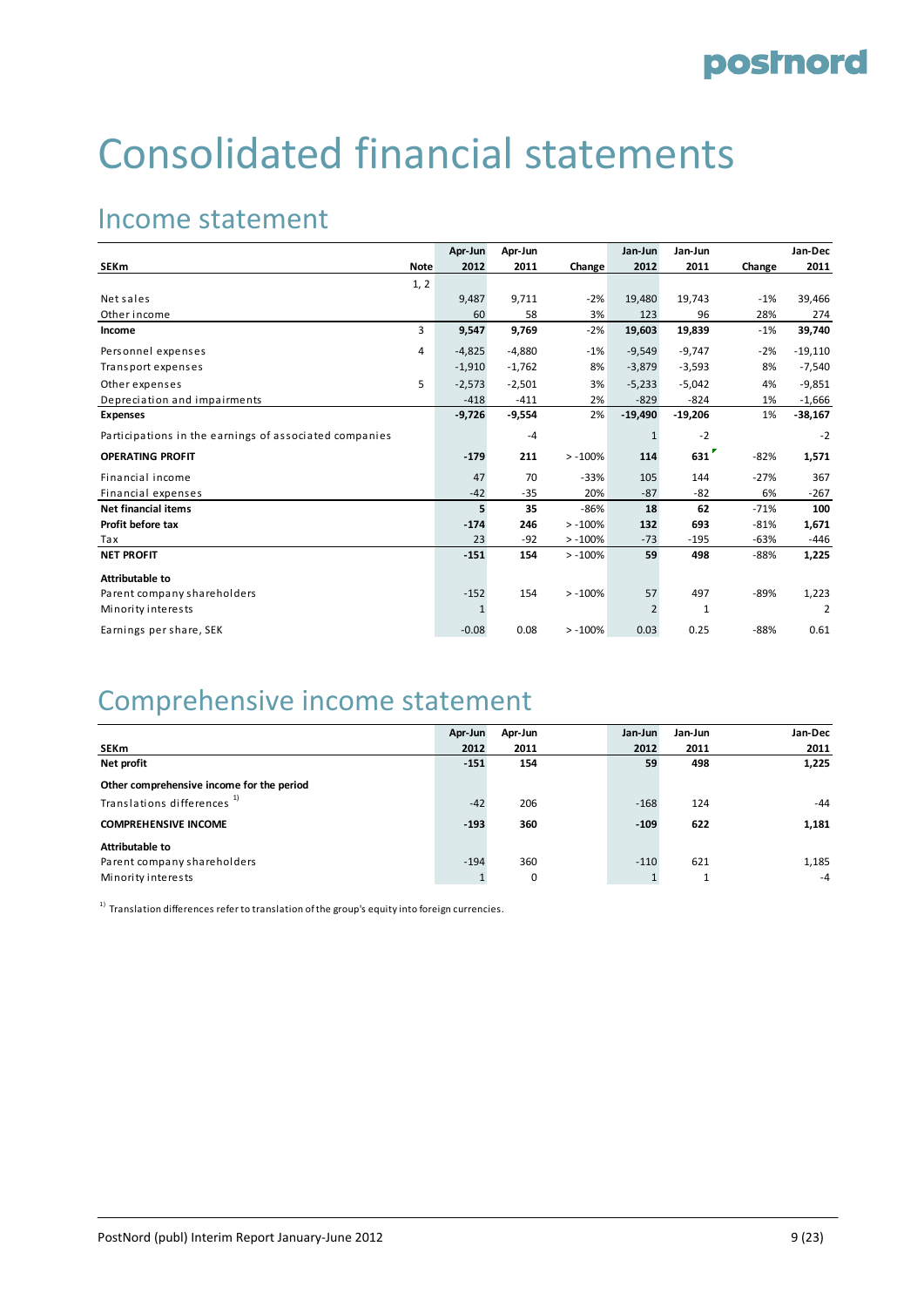### Statement of cash flows

|                                                                | Apr-Jun  | Apr-Jun  | Jan-Jun  | Jan-Jun        | Jan-Dec      |
|----------------------------------------------------------------|----------|----------|----------|----------------|--------------|
| <b>SEKm</b>                                                    | 2012     | 2011     | 2012     | 2011           | 2011         |
| <b>OPERATING ACTIVITIES</b>                                    |          |          |          |                |              |
| Profit before tax                                              | $-174$   | 246      | 132      | 693            | 1,671        |
| Adjustments for non-cash items:                                |          |          |          |                |              |
| Reversal of depreciation and impairments                       | 418      | 411      | 829      | 824            | 1,666        |
| Profit from sale of subsidiaries                               |          |          | -5       |                | $-102$       |
| Capital gain/loss on sale of fixed assets                      | 19       | 12       | 42       | 19             | 131          |
| Pension provisions                                             | 131      | 36       | 241      | $\overline{2}$ | 324          |
| Other provisions                                               | 139      | 131      | 375      | 10             | $-352$       |
| Other items not affecting liquidity                            | $-3$     | $-21$    | -5       | -4             | -9           |
| Pensions, net liquidity effect                                 | $-270$   | $-188$   | $-541$   | -532           | $-1,170$     |
| Other provisions, liquidity effect                             | $-78$    | $-24$    | $-149$   | $-43$          | $-112$       |
| Tax paid                                                       | $-142$   | $-161$   | $-266$   | $-262$         | $-71$        |
| Cash flows from operating activities before changes in working |          |          |          |                |              |
| capital                                                        | 40       | 442      | 653      | 707            | 1,976        |
|                                                                |          |          |          |                |              |
| Cash flows from changes in working capital                     |          |          |          |                |              |
| Increase(-)/decrease(+) in inventories                         | 11       | 16       | 4        | 23             | 57           |
| Increase(-)/decrease(+) in accounts receivable                 | 318      | 250      | 213      | 177            | $-7$         |
| Increase(-)/decrease(+) in other trade accounts receivable     | $-280$   | $-79$    | $-259$   | $-164$         | -454         |
| Increase(+)/decrease(-) in accounts payable                    | 159      | $-31$    | $-177$   | $-282$         | 123          |
| Increase(+)/decrease(-) in other operating liabilities         | 211      | $-89$    | 382      | 215            | $-73$        |
| Other changes in working capital                               | $-7$     | $-10$    | $-93$    | $-5$           | 12<br>$-342$ |
| Changes in working capital                                     | 412      | 57       | 70       | $-36$          |              |
| Cash flows from operating activities                           | 452      | 499      | 723      | 671            | 1,634        |
| <b>INVESTING ACTIVITIES</b>                                    |          |          |          |                |              |
| Purchase of tangible fixed assets                              | $-438$   | $-247$   | $-798$   | -548           | $-1,670$     |
| Sale of tangible fixed assets                                  | 58       | 6        | 78       | 32             | 241          |
| Capitalized development expenditures                           | -93      | $-59$    | $-138$   | -93            | $-180$       |
| Purchase of intangible assets                                  | $-7$     | $-13$    | $-14$    | -30            | $-96$        |
| Sale of intangible assets                                      |          |          |          |                | 4            |
| Acquisition of subsidiaries, net liquidity effect              | $-1,213$ | $-115$   | $-1,213$ | -141           | $-344$       |
| Acquisition of associated companies, net liquidity effect      |          | -8       |          | -8             | -8           |
| Sale of subsidiaries, net liquidity effect                     |          |          | 46       |                | 185          |
| Change in financial assets                                     | 14       | -4       | 13       | 21             | 55           |
| Cash flows from investing activities                           | $-1,679$ | -440     | $-2,026$ | $-767$         | $-1,813$     |
| <b>FINANCING ACTIVITIES</b>                                    |          |          |          |                |              |
| Amortized loans                                                |          | $-324$   | -7       | $-324$         | $-331$       |
| New loans raised                                               | 2,227    |          | 2,227    |                |              |
| Amortized finance leasing liabilities                          | $-13$    | $-10$    | $-23$    | $-14$          | $-37$        |
| Dividend paid to parent company owners                         | $-368$   | $-1,000$ | $-368$   | $-1,000$       | $-1,000$     |
| Dividend paid to minority interests                            | $-2$     | $-3$     | $-2$     | -3             | -4           |
| Increase(+)/decrease(-) in other interest-bearing liabilities  | $-2$     | 13       | $-38$    | 36             | 19           |
| Cash flows from financing activities                           | 1,842    | $-1,324$ | 1,789    | $-1,305$       | $-1,353$     |
|                                                                |          |          |          |                |              |
| <b>CASH FLOWS FOR THE PERIOD</b>                               | 615      | $-1,265$ | 486      | $-1,401$       | $-1,532$     |
| Cash and cash equivalents, beginning of period                 | 1,976    | 3,500    | 2,107    | 3,640          | 3,640        |
| Translation difference in cash and cash equivalents            |          | 5        | $-2$     | 1              | $-1$         |
| Cash and cash equivalents, end of period                       | 2,591    | 2,240    | 2,591    | 2,240          | 2,107        |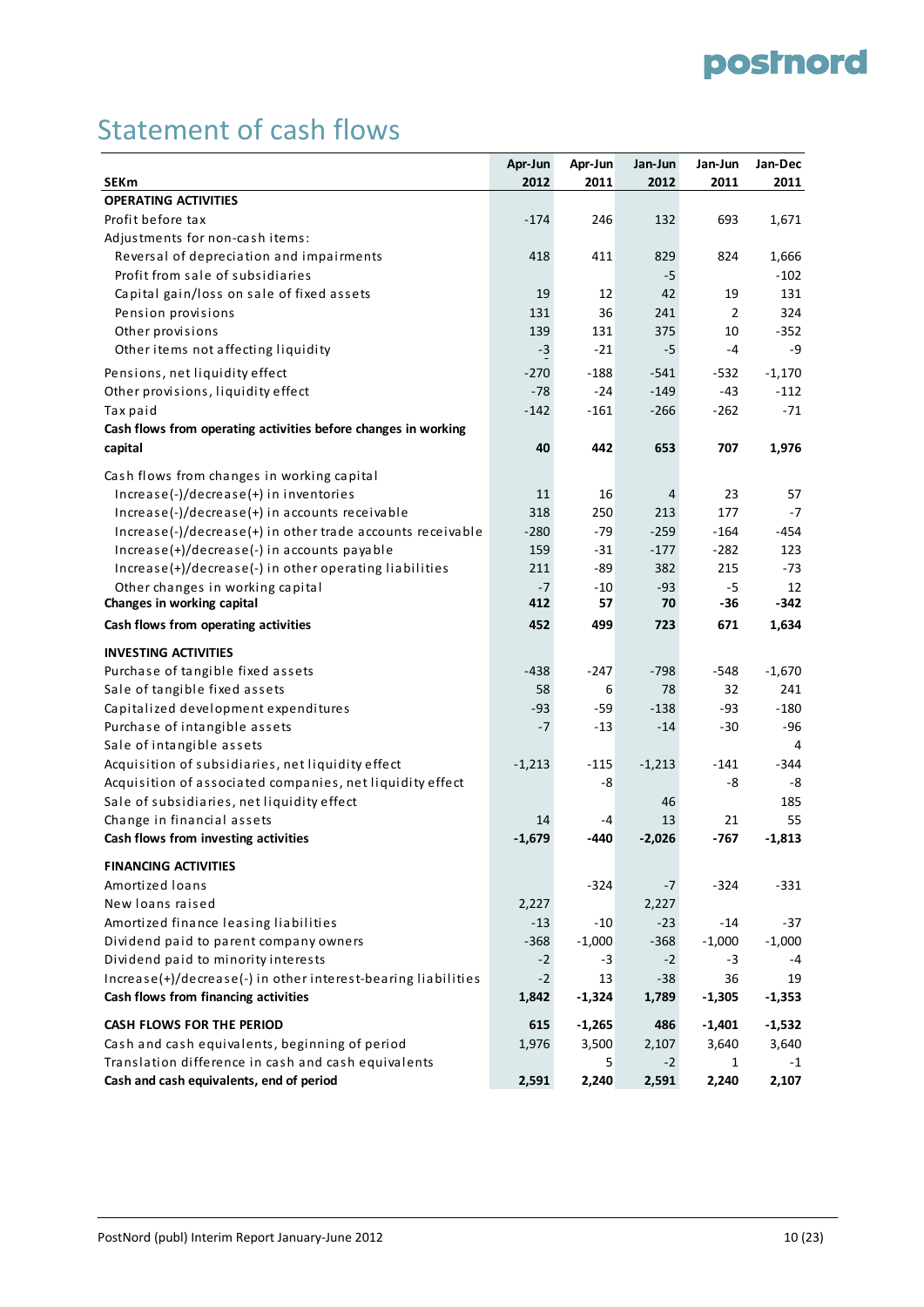### Balance sheets

| <b>SEKm</b>                                               | <b>Note</b> | <b>Jun 30</b><br>2012 | <b>Jun 30</b><br>2011 | <b>Dec 31</b><br>2011 |
|-----------------------------------------------------------|-------------|-----------------------|-----------------------|-----------------------|
|                                                           | 1, 2        |                       |                       |                       |
| <b>ASSETS</b>                                             |             |                       |                       |                       |
| Goodwill                                                  |             | 3,105                 | 2,841                 | 2,830                 |
| Other intangible assets                                   |             | 1,679                 | 1,467                 | 1,483                 |
| Tangible fixed assets                                     |             | 8,513                 | 7,879                 | 7,924                 |
| Participations in associated companies and joint ventures |             | 75                    | 90                    | 88                    |
| Financial investments                                     |             | 181                   | 147                   | 182                   |
| Long-term receivables                                     | 6           | 4,338                 | 3,469                 | 3,990                 |
| Deferred tax assets                                       |             | 102                   | 157                   | 145                   |
| <b>Total fixed assets</b>                                 |             | 17,993                | 16,050                | 16,642                |
| Inventories                                               |             | 215                   | 252                   | 218                   |
| Tax assets                                                |             | 420                   | 449                   | 168                   |
| Accounts receivable                                       |             | 4,290                 | 4,086                 | 4,370                 |
| Prepaid expenses and                                      |             | 1,418                 | 1,377                 | 1,205                 |
| accrued income                                            |             |                       |                       |                       |
| Other receivables                                         |             | 688                   | 505                   | 544                   |
| Short-term investments                                    |             |                       |                       | 1                     |
| Cash and cash equivalents                                 |             | 2,591                 | 2,240                 | 2,107                 |
| Assets held for sale                                      |             | 155                   |                       | 155                   |
| <b>Total current assets</b>                               |             | 9,777                 | 8,909                 | 8,768                 |
| <b>TOTAL ASSETS</b>                                       |             | 27,770                | 24,959                | 25,410                |
| <b>EQUITY AND LIABILITIES</b>                             |             |                       |                       |                       |
| <b>EQUITY</b>                                             |             |                       |                       |                       |
| Capital stock                                             |             | 2,000                 | 2,000                 | 2,000                 |
| Other contributed equity                                  |             | 9,954                 | 9,954                 | 9,954                 |
| Reserves                                                  |             | $-1,719$              | $-1,388$              | $-1,552$              |
| Retained earnings                                         |             | 1,214                 | 799                   | 1,525                 |
| Total equity attributable to parent company shareholders  |             | 11,449                | 11,365                | 11,927                |
| <b>Minority interests</b>                                 |             | 2                     | 7                     | з                     |
| <b>TOTAL EQUITY</b>                                       |             | 11,451                | 11,372                | 11,930                |
|                                                           |             |                       |                       |                       |
| <b>LIABILITIES</b>                                        |             |                       |                       |                       |
| Long-term interest-bearing liabilities                    |             | 942                   | 1,033                 | 985                   |
| Other long-term liabilities<br>Pension provisions         |             | 59<br>1,640           | 85                    | 55                    |
| Other provisions                                          | 7           | 1,627                 | 1,402                 | 1,587                 |
| Deferred tax liabilities                                  |             | 1,226                 | 1,774<br>936          | 1,403                 |
| <b>Total long-term liabilities</b>                        |             | 5,494                 | 5,230                 | 1,158<br>5,188        |
|                                                           |             |                       |                       |                       |
| Current interest-bearing liabilities                      |             | 2,310                 | 113                   | 113                   |
| Accounts payable                                          |             | 2,010                 | 1,710                 | 2,130                 |
| <b>Tax liabilities</b>                                    |             | 58                    | 89                    | 41                    |
| Other current liabilities                                 |             | 1,544                 | 1,573                 | 1,578                 |
| Accrued expenses and                                      | 8           | 4,551                 | 4,460                 | 4,079                 |
| prepaid income<br>Other provisions                        | 7           | 352                   | 412                   | 351                   |
| <b>Total current liabilities</b>                          |             |                       |                       |                       |
|                                                           |             | 10,825                | 8,357                 | 8,292                 |
| <b>TOTAL LIABILITIES</b>                                  |             | 16,319                | 13,587                | 13,480                |
| TOTAL EQUITY AND LIABILITIES                              |             | 27,770                | 24,959                | 25,410                |

For information on the group's pledged assets and contingent liabilities, see Note 9.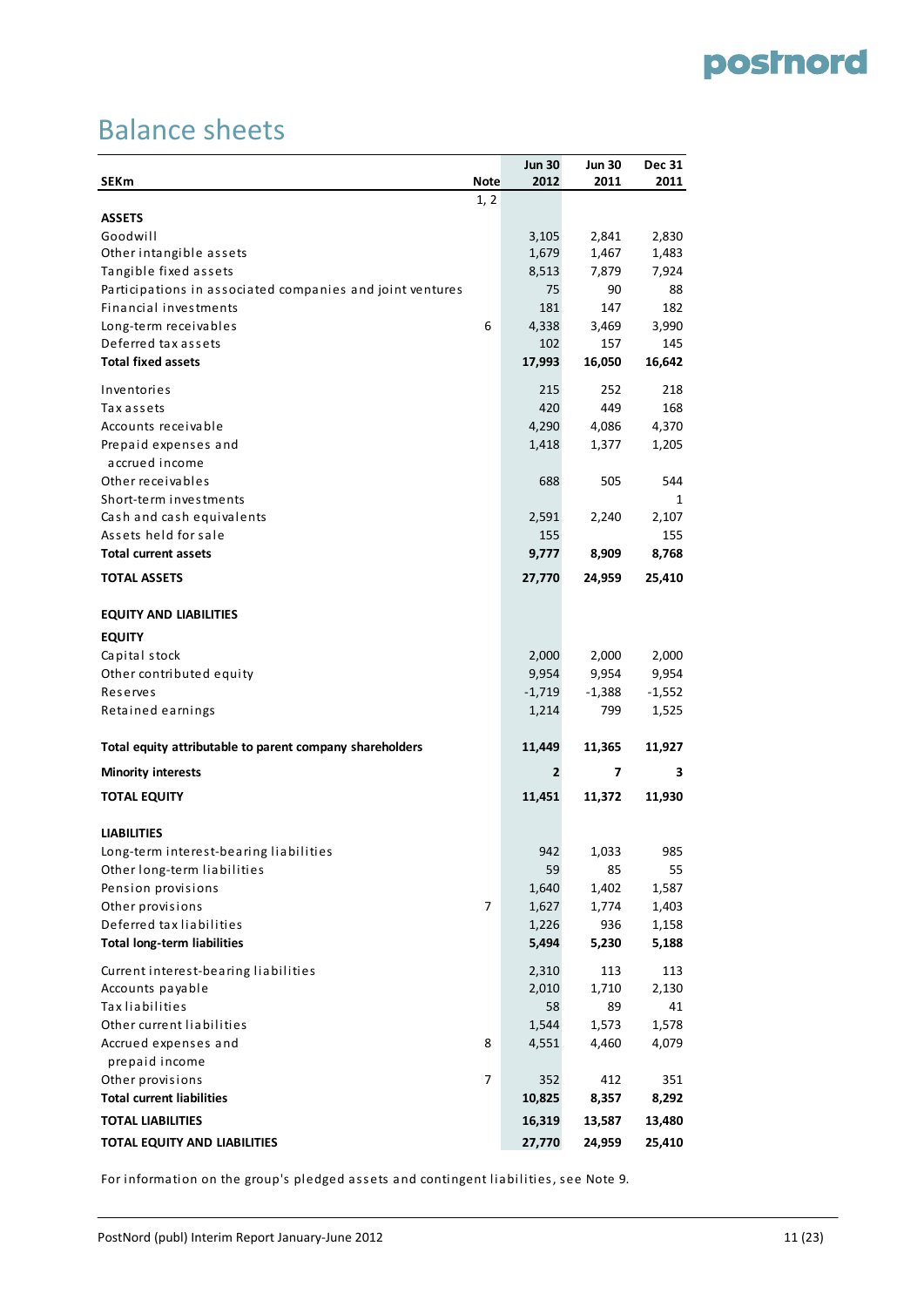### Statement of changes in equity

|                                                         |                     | Equity attributable to parent company shareholders |             |          |          |                 |                     |
|---------------------------------------------------------|---------------------|----------------------------------------------------|-------------|----------|----------|-----------------|---------------------|
|                                                         |                     | Other                                              | Currency    |          |          |                 |                     |
|                                                         |                     | contributed                                        | translation | Retained |          | <b>Minority</b> |                     |
| <b>SEKm</b>                                             | 1)<br>Capital stock | equity                                             | reserve     | earnings | Total    | interests       | <b>Total equity</b> |
| Beginning balance as of 01-01-2011                      | 2,000               | 9,954                                              | $-1,512$    | 1,302    | 11,744   | 9               | 11,753              |
| Net profit                                              |                     |                                                    |             | 497      | 497      | 1               | 498                 |
| Dividend <sup>2)</sup>                                  |                     |                                                    |             | $-1,000$ | $-1,000$ | $-3$            | $-1,003$            |
| Other comprehensive income for the period <sup>3)</sup> |                     |                                                    | 124         |          | 124      |                 | 124                 |
| Ending balance as of 06-30-2011                         | 2,000               | 9,954                                              | $-1,388$    | 799      | 11,365   | 7               | 11,372              |
| Beginning balance as of 07-01-2011                      | 2,000               | 9,954                                              | $-1,388$    | 799      | 11,365   | 7               | 11,372              |
| Net profit                                              |                     |                                                    |             | 726      | 726      |                 | 727                 |
| Other comprehensive income for the period               |                     |                                                    | $-164$      |          | $-164$   | $-4$            | $-168$              |
| Dividend <sup>2)</sup>                                  |                     |                                                    |             |          | $\Omega$ | $-1$            | $-1$                |
| Ending balance as of 12-31-2011                         | 2,000               | 9,954                                              | $-1,552$    | 1,525    | 11,927   | з               | 11,930              |
| Beginning balance as of 01-01-2012                      | 2,000               | 9,954                                              | $-1,552$    | 1,525    | 11,927   | 3               | 11,930              |
| Net profit                                              |                     |                                                    |             | 57       | 57       | 2               | 59                  |
| Other comprehensive income for the period 3)            |                     |                                                    | $-167$      |          | $-167$   | $-1$            | $-168$              |
| Dividend <sup>2)</sup>                                  |                     |                                                    |             | $-368$   | $-368$   | $-2$            | $-370$              |
| Ending balance as of 06-30-2012                         | 2,000               | 9,954                                              | $-1,719$    | 1,214    | 11,449   | 2               | 11,451              |

 $^{1)}$  Number of shares is 2,000,000,001: 1,524,905,971 ordinary shares and 475,094,030 series B shares.

 $^{2)}$  A dividend of SEK 368m (1.000), representing SEK 0.18 (0.50) per share, was distributed by the parent company to the owners. Svensk Adressändring AB and Adresspoint AB distributed a dividend of SEK 2m (4) to minority interests.

<sup>3)</sup> Refers to translation differences in group equity

### **Notes**

#### **Note 1 Accounting principles**

#### **Compliance with legislation and regulations**

The consolidated financial statements were prepared in ac‐ cordance with International Financial Reporting Standards (IFRS), issued by the International Accounting Standards Board (IASB), together with interpretation statements from the International Financial Reporting Interpretations Com‐ mittee (IFRIC), to the extent that they have been approved by the European Commission for application within the European Union. In addition to IFRS, additional rules from the Swedish Annual Accounts Act and the Swedish Financial Re‐porting Board's RFR 1, Supplemental Financial Statements for Groups, were also applied.

#### **Consolidated financial statements**

The group's interim report is prepared in accordance with IAS 34, Interim Financial Reporting, and with additional rules from the Annual Accounts Act. The same accounting principles and methods of calculation were used in this interim report as in the 2011 Annual Report**.**

#### **Note 2 Estimates and assessments**

In preparing these financial reports, Group Management has made assessments, estimates and assumptions that affect the group's reported accounts. These estimates and assump‐ tions are based on what is known at the time the financial reports are presented, as well as historical experience and assumptions that Group Management considers reasonable under the current circumstances. The conclusions drawn by Group Management form the basis for the reported values in

the accounts. Actual results, estimates and assessments in future financial reports may differ from those in the 2011 Annual Report, due to changing environmental factors and new knowledge and experience. The most significant esti‐ mates and assessments for PostNord were made with refer‐ ence to the postal obligation, intangible assets, pension commitments and taxes. No new areas have arisen and it has not been necessary to modify any significant assessments or estimates during the quarter.

#### **Note 3 Segment reporting**

The group is organized into business operations based on the manner in which the group is governed and activities are re‐ ported to Group Management. Market pricing applies to in‐ ternal dealings between business units. There is no latitude for making external purchases where the service in question is available internally. In PostNord's operational structure, though not in its legal structure, cost distribution of corpo‐ rate shared service functions is at cost price with full allocation of costs.

**Mail Denmark** is the leading supplier of distribution solutions in the Danish communication market, with a nationwide dis‐ tribution network. The business area offers physical and digi‐ tal mail, direct mail and newspaper services, facility management services as well as drop‐off and collection of private parcels.

**Mail Sweden** is the leading supplier of distribution solutions in the Swedish communication market, with a nationwide distribution network. The business area offers physical and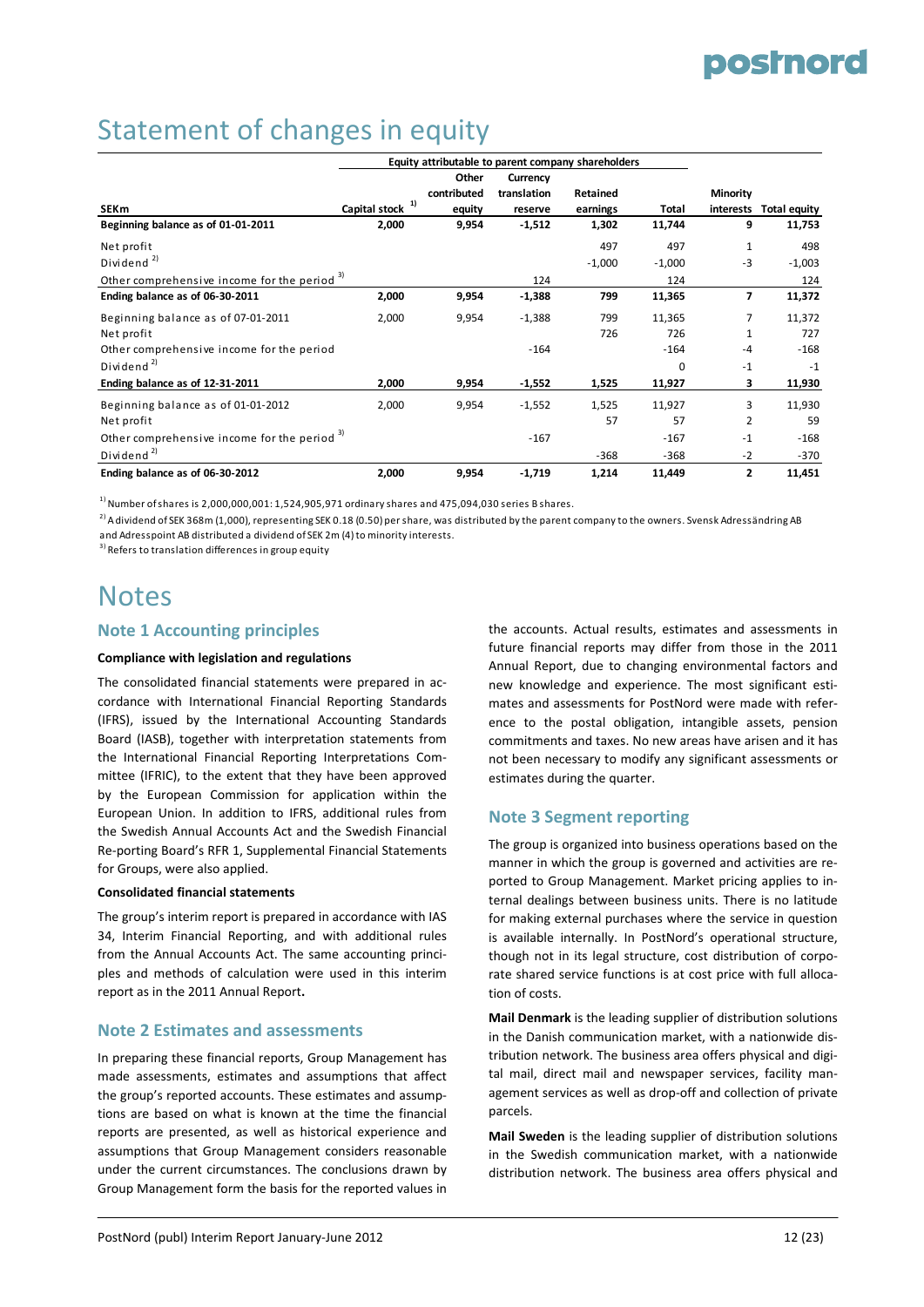

digital mail, direct mail and newspaper services as well as drop‐off and collection of private parcels.

**Logistics** is a leader in the Nordic logistics market and offers a Nordic‐wide distribution network. The business area runs operations in parcel, pallet and general cargo as well as cou‐ rier, express, third‐party logistics, in‐night freight forwarding and consignment freight.

**Strålfors** develops, produces and delivers systems, services and products for efficient business communication. Strålfors is a Nordic leader in its field and has operations in the Nordic region and several other European countries.

**Other and eliminations** comprises shared services and cor‐ porate functions including the parent company, the Swedish Cashier Service and intra‐group adjustments. The adjust‐ ments are primarily internal eliminations; IFRS adjustments regarding pensions in accordance with IAS 19, Employee Benefits; and finance leasing in accordance with IAS 17, Leases. From Other and Eliminations, service costs for shared services and corporate functions are allocated to the business operations. Cost allocations are taken up as income in Other and Eliminations under Other Operating Income, In‐ ternal. Within the business operations, cost allocations are taken up as expense under Other Expenses.

|                                         |                | Mail        |          | <b>Strålfors</b> | Other & Elim | Group    |
|-----------------------------------------|----------------|-------------|----------|------------------|--------------|----------|
| 2012 Apr-Jun                            | Mail           | Mail        |          |                  |              |          |
| <b>SEKm</b>                             | <b>Denmark</b> | Sweden      |          |                  |              |          |
| Net sales, external                     | 1,986          | 3,669       | 3,190    | 641              | $\mathbf{1}$ | 9,487    |
| Net sales, internal                     | 67             | 26          | 32       | 14               | $-139$       | $\Omega$ |
| <b>Total net sales</b>                  | 2,053          | 3,695       | 3,222    | 655              | $-138$       | 9,487    |
| Other income, external                  | $\overline{2}$ | 29          | 12       | 7                | 10           | 60       |
| Other income, internal                  | 392            | 173         | 292      | 0                | $-857$       | 0        |
| <b>Total income</b>                     | 2,447          | 3,897       | 3,526    | 662              | -985         | 9,547    |
| Personnel expenses                      | $-1,478$       | $-2,016$    | $-888$   | $-210$           | $-233$       | $-4,825$ |
| Transport expenses                      | $-145$         | $-616$      | $-1,450$ | $-15$            | 316          | $-1,910$ |
| Other expenses                          | $-838$         | $-1,177$    | $-1,145$ | $-372$           | 959          | $-2,573$ |
| Depreciation and impairments            | $-103$         | $-91$       | -84      | -56              | -84          | -418     |
| <b>Total expenses</b>                   | $-2,564$       | $-3,900$    | $-3,567$ | $-653$           | 958          | $-9,726$ |
| Participations in the earnings of       |                |             |          |                  |              |          |
| associated companies and joint ventures | $\mathbf 0$    | $\mathbf 0$ | 0        | $\mathbf 0$      | $\mathbf 0$  | 0        |
| <b>OPERATING PROFIT</b>                 | $-117$         | $-3$        | $-41$    | 9                | $-27$        | $-179$   |
| Net financial items                     |                |             |          |                  |              | 5        |
| Profit before tax                       |                |             |          |                  |              | $-174$   |
| Tax                                     |                |             |          |                  |              | 23       |
| Net profit                              |                |             |          |                  |              | $-151$   |
| Assets                                  | 7,974          | 7,917       | 8,312    | 2,519            | 1,048        | 27,770   |
| Liabilities                             | 4,121          | 5,545       | 4,148    | 1,436            | 1,069        | 16,319   |
| Investments in tangible and intangible  |                |             |          |                  |              |          |
| fixed assets                            | 56             | 154         | 112      | 24               | 192          | 538      |

|                                         | Mail           |          | Logistics | <b>Strålfors</b> | Other & Elim | Group    |
|-----------------------------------------|----------------|----------|-----------|------------------|--------------|----------|
| 2011 Apr-Jun                            | Mail           | Mail     |           |                  |              |          |
| <b>MSEK</b>                             | <b>Denmark</b> | Sweden   |           |                  |              |          |
| Net sales, external                     | 2,248          | 3,739    | 2,920     | 803              | $\mathbf{1}$ | 9,711    |
| Net sales, internal                     | 61             | 31       | 36        | 11               | $-139$       | 0        |
| <b>Total net sales</b>                  | 2,309          | 3,770    | 2,956     | 814              | $-138$       | 9,711    |
| Other income, external                  | 6              | 20       | 9         | 6                | 17           | 58       |
| Other income, internal                  | 389            | 162      | 303       |                  | $-854$       | 0        |
| <b>Total income</b>                     | 2,704          | 3,952    | 3,268     | 820              | $-975$       | 9,769    |
| Personnel expenses                      | $-1,603$       | $-2,037$ | $-789$    | $-309$           | $-142$       | $-4,880$ |
| Transport expenses                      | $-140$         | $-639$   | $-1,318$  | $-13$            | 348          | $-1,762$ |
| Other expenses                          | $-836$         | $-1,076$ | $-1,067$  | $-472$           | 950          | $-2,501$ |
| Depreciation and impairments            | $-100$         | $-50$    | $-71$     | $-67$            | $-123$       | $-411$   |
| <b>Total expenses</b>                   | $-2,679$       | $-3,802$ | $-3,245$  | $-861$           | 1,033        | $-9,554$ |
| Participations in the earnings of       |                |          |           |                  |              |          |
| associated companies and joint ventures | $-4$           |          |           |                  |              | $-4$     |
| <b>OPERATING PROFIT</b>                 | 21             | 150      | 23        | $-41$            | 58           | 211      |
| Net financial items                     |                |          |           |                  |              | 35       |
| Profit before tax                       |                |          |           |                  |              | 246      |
| Tax                                     |                |          |           |                  |              | $-92$    |
| Net profit                              |                |          |           |                  |              | 154      |
| Assets                                  | 8,793          | 6,533    | 6,410     | 2,788            | 235          | 24,759   |
| Liabilities                             | 4.444          | 4,297    | 2,849     | 1,707            | 290          | 13,587   |
| Investments in tangible and intangible  |                |          |           |                  |              |          |
| fixed assets                            | 75             | 63       | 53        | 26               | 102          | 319      |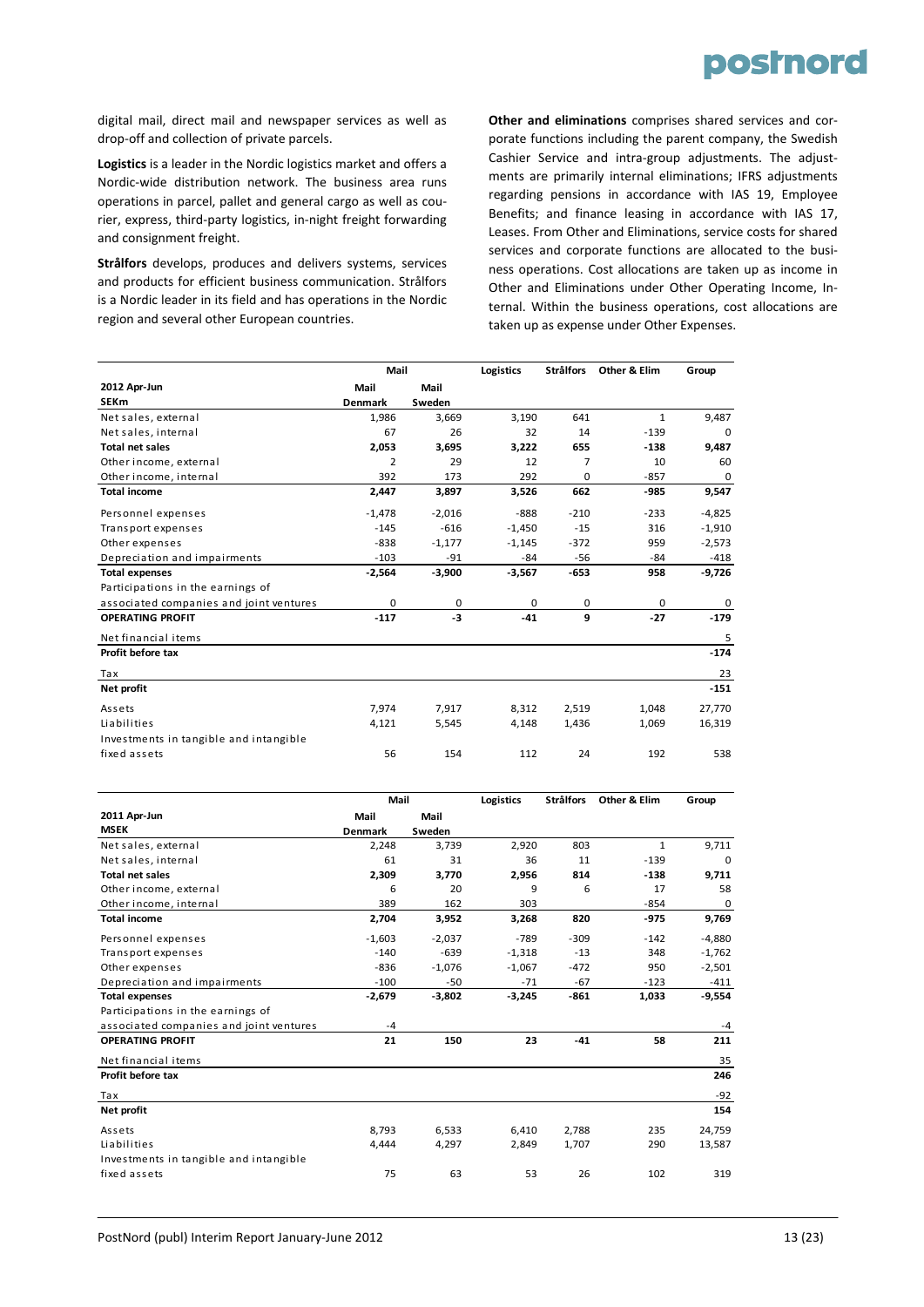

|                                         | Mail           |          | Logistics | <b>Strålfors</b> | Other & Elim | Group        |
|-----------------------------------------|----------------|----------|-----------|------------------|--------------|--------------|
| 2012 Jan-Jun                            | Mail           | Mail     |           |                  |              |              |
| <b>SEKm</b>                             | <b>Denmark</b> | Sweden   |           |                  |              |              |
| Net sales, external                     | 4,228          | 7,544    | 6,365     | 1,342            | $\mathbf{1}$ | 19,480       |
| Net sales, internal                     | 133            | 59       | 67        | 30               | $-289$       | $\mathbf 0$  |
| <b>Total net sales</b>                  | 4,361          | 7,603    | 6,432     | 1,372            | $-288$       | 19,480       |
| Other income, external                  |                | 40       | 29        | 14               | 40           | 123          |
| Other income, internal                  | 804            | 348      | 609       |                  | $-1,761$     | $\mathbf 0$  |
| <b>Total income</b>                     | 5,165          | 7,991    | 7,070     | 1,386            | $-2,009$     | 19,603       |
| Personnel expenses                      | $-2,946$       | $-3,970$ | $-1,739$  | $-424$           | $-470$       | $-9,549$     |
| Transport expenses                      | $-294$         | $-1,282$ | $-2,927$  | $-38$            | 662          | $-3,879$     |
| Other expenses                          | $-1,712$       | $-2,311$ | $-2,264$  | $-861$           | 1,915        | $-5,233$     |
| Depreciation and impairments            | $-204$         | $-181$   | $-163$    | $-112$           | $-169$       | $-829$       |
| <b>Total expenses</b>                   | $-5,156$       | $-7,744$ | $-7,093$  | $-1,435$         | 1,938        | $-19,490$    |
| Participations in the earnings of       |                |          |           |                  |              |              |
| associated companies and joint ventures | 1              |          |           |                  |              | $\mathbf{1}$ |
| <b>OPERATING PROFIT</b>                 | 10             | 247      | $-23$     | $-49$            | $-71$        | 114          |
| Net financial items                     |                |          |           |                  |              | 18           |
| Profit before tax                       |                |          |           |                  |              | 132          |
| Tax                                     |                |          |           |                  |              | $-73$        |
| Net profit                              |                |          |           |                  |              | 59           |
| Assets                                  | 7,974          | 7,917    | 8,312     | 2,519            | 1,048        | 27,770       |
| Liabilities                             | 4,121          | 5,545    | 4,148     | 1,436            | 1,069        | 16,319       |
| Investments in tangible and intangible  |                |          |           |                  |              |              |
| fixed assets                            | 210            | 248      | 140       | 42               | 310          | 950          |

|                                         | Mail           |          | Logistics | <b>Strålfors</b> | Other & Elim   | Group       |
|-----------------------------------------|----------------|----------|-----------|------------------|----------------|-------------|
| 2011 Jan-Jun                            | Mail           | Mail     |           |                  |                |             |
| <b>SEKm</b>                             | <b>Denmark</b> | Sweden   |           |                  |                |             |
| Net sales, external                     | 4,584          | 7,596    | 5,925     | 1,636            | $\overline{2}$ | 19,743      |
| Net sales, internal                     | 131            | 60       | 68        | 23               | $-282$         | $\mathbf 0$ |
| <b>Total net sales</b>                  | 4,715          | 7,656    | 5,993     | 1,659            | $-280$         | 19,743      |
| Other income, external                  | 4              | 32       | 16        | 10               | 34             | 96          |
| Other income, internal                  | 800            | 325      | 617       |                  | $-1,742$       | 0           |
| <b>Total income</b>                     | 5,519          | 8,013    | 6,626     | 1,669            | $-1,988$       | 19,839      |
| Personnel expenses                      | $-3,258$       | $-4,031$ | $-1,565$  | $-598$           | $-295$         | $-9,747$    |
| Transport expenses                      | $-309$         | $-1,300$ | $-2,666$  | $-36$            | 718            | $-3,593$    |
| Other expenses                          | $-1,674$       | $-2,152$ | $-2,180$  | $-945$           | 1,909          | $-5,042$    |
| Depreciation and impairments            | $-196$         | $-100$   | $-142$    | $-134$           | $-252$         | $-824$      |
| <b>Total expenses</b>                   | $-5,437$       | $-7,583$ | $-6,553$  | $-1,713$         | 2,080          | $-19,206$   |
| Participations in the earnings of       |                |          |           |                  |                |             |
| associated companies and joint ventures | $-4$           |          |           | $\overline{2}$   |                | $-2$        |
| <b>OPERATING PROFIT</b>                 | 78             | 430      | 73        | $-42$            | 92             | 631         |
| Net financial items                     |                |          |           |                  |                | 62          |
| Profit before tax                       |                |          |           |                  |                | 693         |
| Tax                                     |                |          |           |                  |                | $-195$      |
| Net profit                              |                |          |           |                  |                | 498         |
| Assets                                  | 8,793          | 6,533    | 6,410     | 2,788            | 235            | 24,759      |
| Liabilities                             | 4,444          | 4,297    | 2,849     | 1,707            | 290            | 13,587      |
| Investments in tangible and intangible  |                |          |           |                  |                |             |
| fixed assets                            | 211            | 165      | 75        | 55               | 165            | 671         |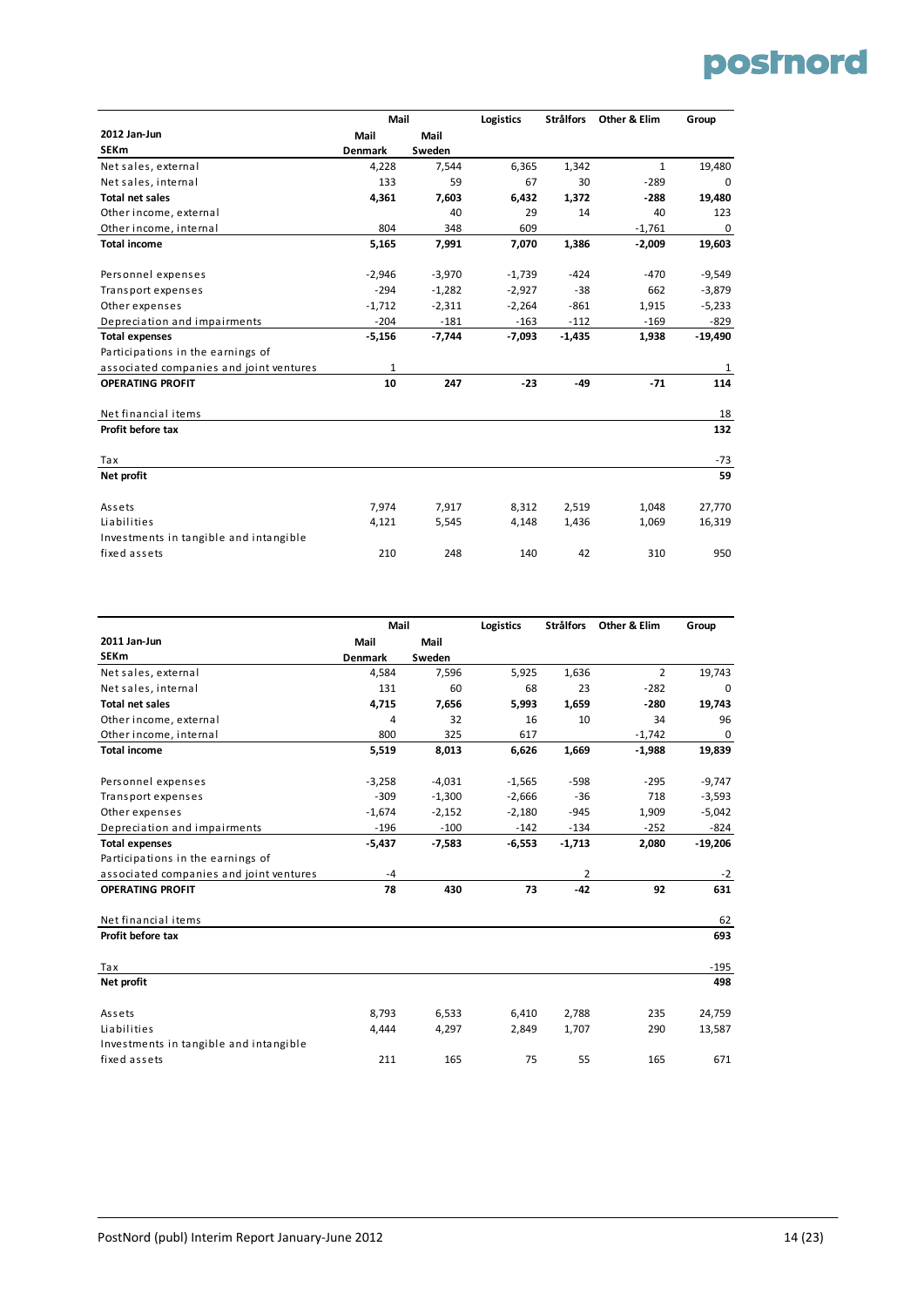

|                                         | Mail           |           | Logistics | <b>Strålfors</b> | Other & Elim | Group     |
|-----------------------------------------|----------------|-----------|-----------|------------------|--------------|-----------|
| 2011 Jan-Dec                            | Mail           | Mail      |           |                  |              |           |
| <b>SEKm</b>                             | <b>Denmark</b> | Sweden    |           |                  |              |           |
| Net sales, external                     | 9,068          | 15,103    | 12,309    | 2,982            | 4            | 39,466    |
| Net sales, internal                     | 279            | 117       | 141       | 66               | $-603$       | 0         |
| <b>Total net sales</b>                  | 9,347          | 15,220    | 12,450    | 3,048            | -599         | 39,466    |
| Other income, external                  | 3              | 67        | 36        | 18               | 150          | 274       |
| Other income, internal                  | 1,682          | 664       | 1,281     |                  | $-3,627$     | 0         |
| <b>Total income</b>                     | 11,032         | 15,951    | 13,767    | 3,066            | $-4,076$     | 39,740    |
| Personnel expenses                      | $-6,332$       | $-7,831$  | $-3,158$  | $-1,070$         | $-719$       | $-19,110$ |
| Transport expenses                      | $-642$         | $-2,675$  | $-5,636$  | $-98$            | 1,511        | $-7,540$  |
| Other expenses                          | $-3,303$       | $-4,356$  | $-4,392$  | $-1,739$         | 3,939        | $-9,851$  |
| Depreciation and impairments            | $-393$         | $-199$    | $-312$    | $-240$           | $-522$       | $-1,666$  |
| <b>Total expenses</b>                   | $-10,670$      | $-15,061$ | $-13,498$ | $-3,147$         | 4,209        | $-38,167$ |
| Participations in the earnings of       |                |           |           |                  |              |           |
| associated companies and joint ventures | $-7$           |           |           | 5                |              | $-2$      |
| <b>OPERATING PROFIT</b>                 | 355            | 890       | 269       | $-76$            | 133          | 1,571     |
| Net financial items                     |                |           |           |                  |              | 100       |
| Profit before tax                       |                |           |           |                  |              | 1,671     |
| Tax                                     |                |           |           |                  |              | $-446$    |
| Net profit                              |                |           |           |                  |              | 1,225     |
| Assets                                  | 8,679          | 6,745     | 7,036     | 2,786            | 164          | 25,410    |
| Liabilities                             | 4,260          | 4,511     | 3,351     | 1,594            | $-236$       | 13,480    |
| Investments in tangible and intangible  |                |           |           |                  |              |           |
| fixed assets                            | 519            | 273       | 368       | 156              | 630          | 1,946     |

#### **Note 4 Personnel expenses**

|                                                   | Apr-Jun | Apr-Jun | Jan-Jun | Jan-Jun | Jan-Dec |
|---------------------------------------------------|---------|---------|---------|---------|---------|
| <b>SEKm</b>                                       | 2012    | 2011    | 2012    | 2011    | 2011    |
| <b>Personnel expenses</b>                         |         |         |         |         |         |
| Wages, salaries and other compensation            | 3,657   | 3,784   | 7,224   | 7,551   | 14,792  |
| Social security contributions                     | 671     | 666     | 1,347   | 1,329   | 2,532   |
| Pension expenses                                  | 445     | 391     | 877     | 783     | 1,641   |
| Other personnel expenses                          | 52      | 39      | 101     | 84      | 145     |
| Total                                             | 4,825   | 4,880   | 9,549   | 9,747   | 19,110  |
|                                                   |         |         |         |         |         |
| Specification of pension expenses                 |         |         |         |         |         |
| Cost of retirement pensions <sup>1)</sup>         | 413     | 367     | 817     | 749     | 1,454   |
| Net cost of early retirement pensions             | 32      | 24      | 60      | 34      | 187     |
| of which, gross cost of early retirement pensions | 87      | 38      | 149     | 59      | 294     |
| of which, utilized for early retirement pensions  | $-55$   | -14     | -89     | $-25$   | -107    |
| Total                                             | 445     | 391     | 877     | 783     | 1,641   |
|                                                   |         |         |         |         |         |
| Average number of employees                       | 39.085  | 41.643  | 38.938  | 41.916  | 41.714  |

<sup>1)</sup> Cost of retirement pensions includes an amortization effect of actuarial gains (+) and losses (-) of SEK -37m (4) for the Apr-Jun period and SEK -74m (8) for the Jan-Jun period.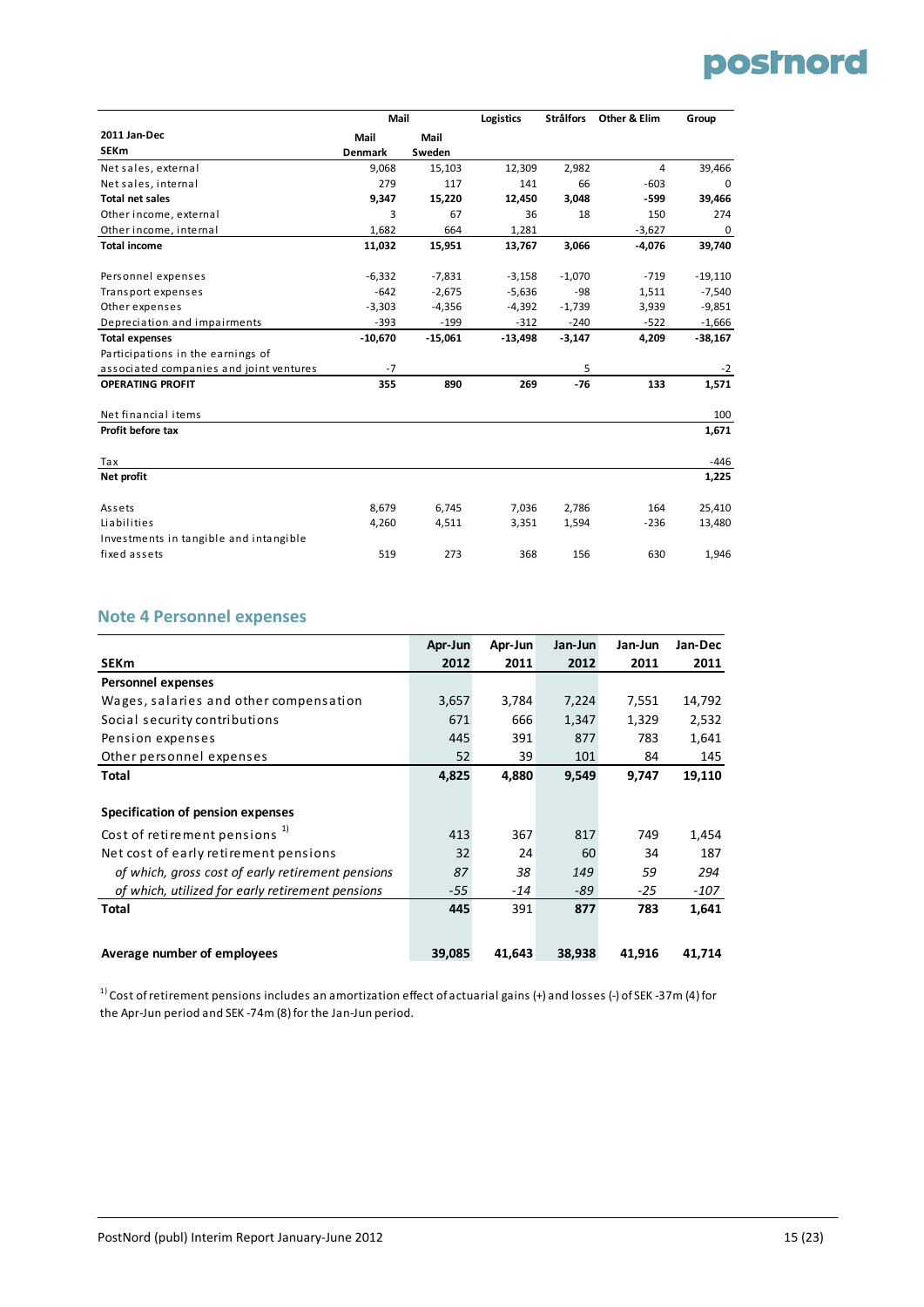#### **Note 5 Other expenses**

|                                           | Apr-Jun | Apr-Jun | Jan-Jun | Jan-Jun | Jan-Dec |
|-------------------------------------------|---------|---------|---------|---------|---------|
| <b>SEKm</b>                               | 2012    | 2011    | 2012    | 2011    | 2011    |
| Cost of premises                          | 512     | 524     | 1,061   | 1,074   | 2,134   |
| Provisions and reversals                  | 223     | 27      | 511     | 86      | 68      |
| Terminal fees                             | 271     | 272     | 558     | 540     | 1,051   |
| Cost of goods and materials               | 281     | 355     | 597     | 738     | 1,279   |
| Purchased IT resources                    | 371     | 396     | 733     | 761     | 1,524   |
| Capitalized development expenditures, IT  | $-110$  | $-45$   | $-138$  | -67     | $-236$  |
| Other                                     | 1,025   | 972     | 1,911   | 1,910   | 4,031   |
| Total                                     | 2,573   | 2,501   | 5,233   | 5,042   | 9,851   |
|                                           |         |         |         |         |         |
| Specification of provisions and reversals |         |         |         |         |         |
| Mail Denmark                              | 36      |         | 112     | 38      | 47      |
| Mail Sweden                               | 41      |         | 85      |         | $-114$  |
| Logistics                                 | 12      |         | 30      |         | $-15$   |
| Strålfors                                 |         |         | 70      |         | $-1$    |
| Other                                     | 134     | 27      | 214     | 48      | 151     |
| Total                                     | 223     | 27      | 511     | 86      | 68      |

#### **April‐June**

Provisions within the businesses are primarily attributable to personnel cutbacks that are part of PostNord's cost reduc‐ tion program and to ongoing production adjustments.

Within the Other and Eliminations segment, provisions chiefly refer to early retirement pensions and admission into

units that deal with redundant personnel. Redundant personnel are primarily attributable to ongoing cost re‐ duction programs within group functions.

#### **Note 6 Long‐term receivables**

|                                                                                                                                        | <b>Jun 30</b> | <b>Jun 30</b> | <b>Dec 31</b> |
|----------------------------------------------------------------------------------------------------------------------------------------|---------------|---------------|---------------|
| SEKm                                                                                                                                   | 2012          | 2011          | 2011          |
| Carrying amount related to funded defined benefit retirement and<br>early retirement pension plans appraised in accordance with IAS 19 | 3,176         | 2,563         | 2,960         |
| Carrying amount related to funded defined benefit disability pension<br>plans appraised in accordance with IAS 19                      | 380           | 342           | 313           |
| Payroll tax receivables attributable to reporting lower pension<br>commitments (under IAS 19) than amounts recognized in the financial |               |               |               |
| statements for legal entities in Sweden in accordance with UFR 4                                                                       | 900           | 689           | 833           |
| Payroll tax health insurance                                                                                                           | $-134$        | $-139$        | $-139$        |
| Deposits, property leases                                                                                                              | 19            | 14            | 23            |
| Other                                                                                                                                  | $-3$          |               |               |
| Total                                                                                                                                  | 4,338         | 3.469         | 3,990         |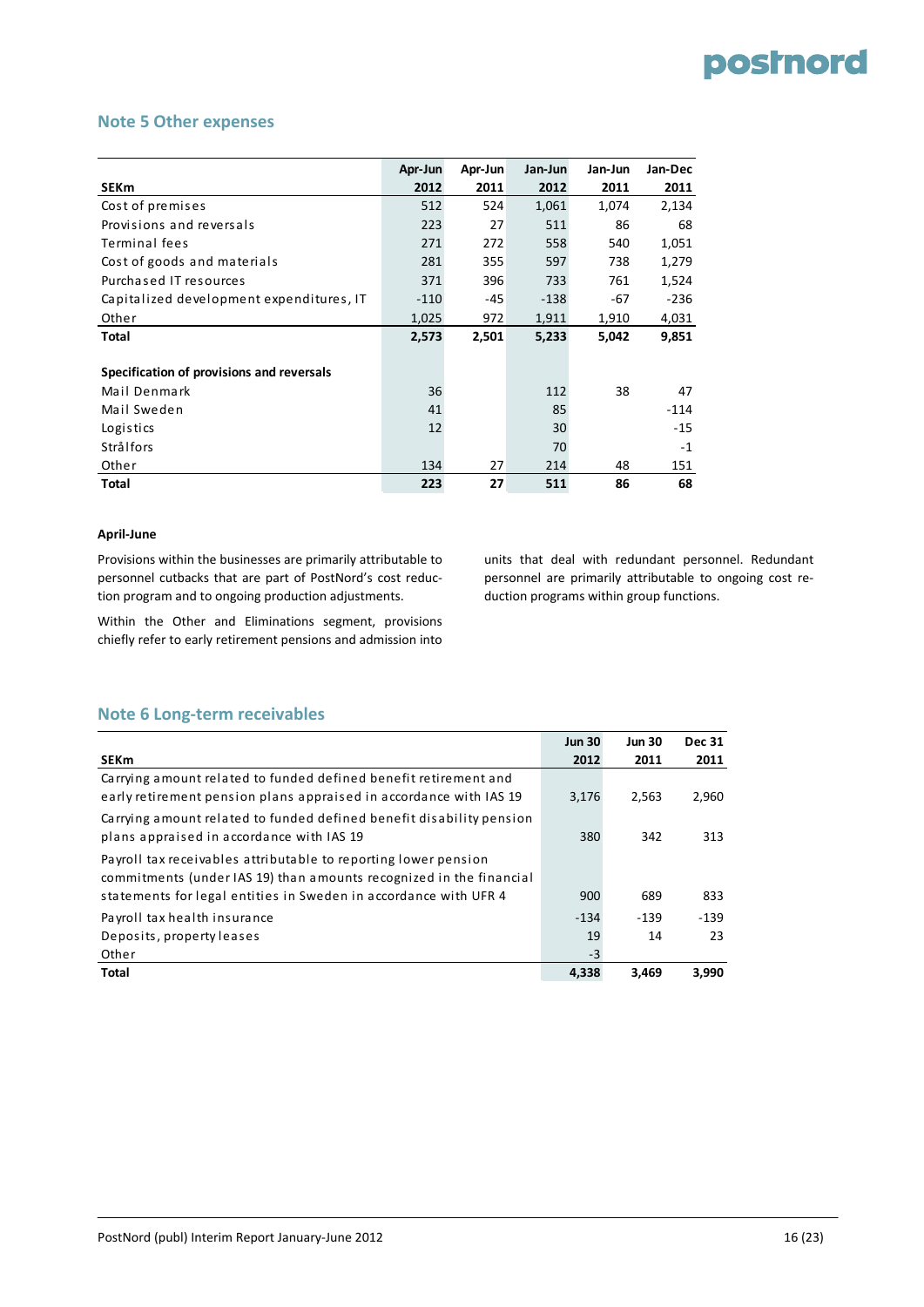#### **Note 7 Other provisions**

| 2012 Jan-Jun                                        | <b>Beginning</b> |                   |                  |                     | <b>Translation</b> | <b>Ending</b> |
|-----------------------------------------------------|------------------|-------------------|------------------|---------------------|--------------------|---------------|
| <b>SEKm</b>                                         | balance          | <b>Provisions</b> | <b>Reversals</b> | <b>Utilizations</b> | effects            | balance       |
| <b>Restructuring activities</b>                     |                  |                   |                  |                     |                    |               |
| Personnel reductions                                | 435              | 505               | $-4$             | $-310$              | $-2$               | 624           |
| Other closure costs                                 | 35               | 10                |                  | -9                  |                    | 36            |
| <b>Future conditional pension benefits</b>          |                  |                   |                  |                     |                    |               |
| Payroll tax                                         | 196              | 6                 |                  |                     |                    | 202           |
| Future conditional pension benefits under IAS 19    | 807              | 25                |                  |                     |                    | 832           |
| Other                                               |                  |                   |                  |                     |                    |               |
| Job-related injuries                                | 48               | $\overline{2}$    |                  | $-4$                |                    | 46            |
| Pension adjustments in relation to the Danish state | 49               | 23                |                  | $-11$               | $-1$               | 60            |
| Provision, commemorative awards                     | 171              | 7                 |                  | $-11$               | 1                  | 168           |
| Other provisions                                    | 13               |                   |                  |                     | $-2$               | 11            |
| Total                                               | 1,754            | 578               | $-4$             | $-345$              | $-4$               | 1,979         |
| Of which, current provisions                        | 351              |                   |                  |                     |                    | 352           |

Restructuring provisions include the costs that are expected to arise in coming years as a result of the group's cost reduc‐ tion program within administration and decision to stream‐ line production. The provisions are reviewed at the close of each reporting period and are adjusted to reflect the current best estimates. If it is no longer probable that an outflow of resources will be required to settle the obligation, the provi‐ sion is reversed.

During the period, restructuring provisions and reversals with an earnings impact on Other Expenses totaled SEK 511m; see also Note 5, Other Expenses. The effect of provisions for fu‐ ture conditional pension benefits, reversal of pension pay‐

ments to the Danish state and provisions for commemorative awards is reported as personnel expense.

Utilization of provisions during the quarter totaled SEK 341m, SEK 333m of which was personnel expense. Quarterly change with regard to work-related injuries 4m was not reported in the income statement.

The discount effect is reported in the income statement's financial items. Translation difference with respect to cur‐ rency effect is reported in the comprehensive income.

| 2011 Jan-Jun                                        | <b>Beginning</b> |                   |                  |                     | <b>Translation</b> | <b>Ending</b> |
|-----------------------------------------------------|------------------|-------------------|------------------|---------------------|--------------------|---------------|
| <b>SEKm</b>                                         | balance          | <b>Provisions</b> | <b>Reversals</b> | <b>Utilizations</b> | effects            | balance       |
| <b>Restructuring activities</b>                     |                  |                   |                  |                     |                    |               |
| Personnel reductions                                | 800              | 86                |                  | $-164$              | 6                  | 728           |
| Other closure costs                                 | 52               |                   |                  | $-7$                |                    | 45            |
| <b>Future conditional pension benefits</b>          |                  |                   |                  |                     |                    |               |
| Payroll tax                                         | 207              | 6                 |                  |                     |                    | 213           |
| Future conditional pension benefits under IAS 19    | 848              | 27                |                  |                     |                    | 875           |
| Other                                               |                  |                   |                  |                     |                    |               |
| Job-related injuries                                | 58               |                   |                  | $-4$                |                    | 55            |
| Pension adjustments in relation to the Danish state | 39               | 40                |                  | $-22$               | 1                  | 58            |
| Provision, commemorative awards                     | 162              | 5                 |                  | -8                  | 5                  | 164           |
| Other provisions                                    | 52               |                   |                  | -6                  |                    | 48            |
| Total                                               | 2,218            | 165               |                  | $-211$              | 14                 | 2,186         |
| Of which, current provisions                        | 515              |                   |                  |                     |                    | 412           |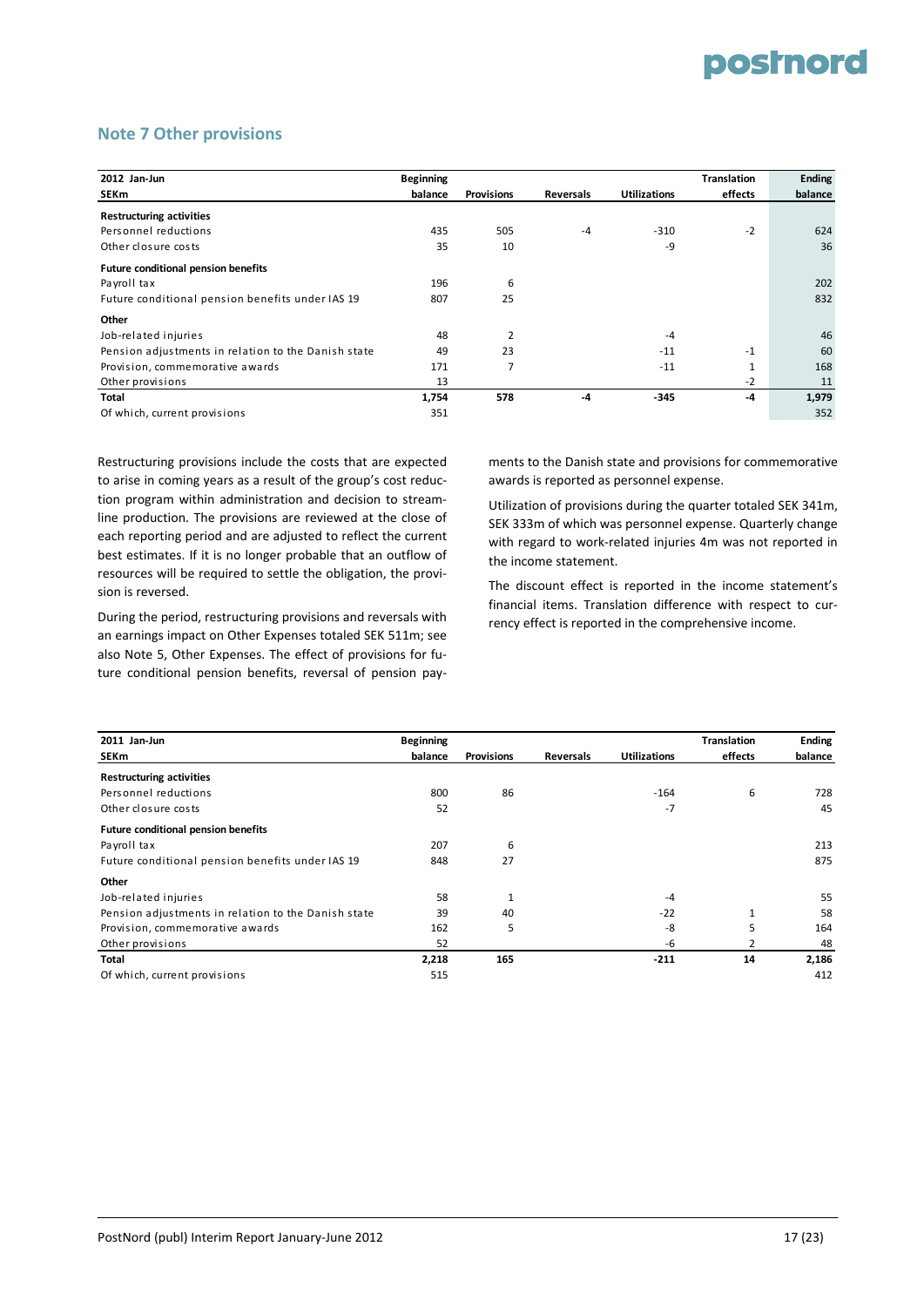#### **Note 8 Accrued expenses and deferred income**

|                                         | <b>Jun 30</b>  | <b>Jun 30</b> | <b>Dec 31</b> |
|-----------------------------------------|----------------|---------------|---------------|
| <b>SEKm</b>                             | 2012           | 2011          | 2011          |
| Provision for sold, unutilized stamps   | 401            | 356           | 405           |
| Accrued payroll expenses                | 518            | 525           | 514           |
| Vacation pay liability                  | 1,769          | 1,880         | 1,550         |
| Special payroll tax on pension expenses | 168            | 133           | 9             |
| Social security contributions           | 596            | 595           | 559           |
| Terminal fees                           | 527            | 426           | 439           |
| Yield tax                               | 3              | 3             |               |
| Accrued interest charges                | $\overline{2}$ |               |               |
| Finance leasing                         |                | 9             | 9             |
| Forward currency contracts              | 16             | 14            | 23            |
| Other items                             | 551            | 519           | 571           |
| <b>Total</b>                            | 4.551          | 4.460         | 4.079         |

#### **Note 9 Pledged assets and contingent liabilities**

|                                    | <b>Jun 30</b> | <b>Jun 30</b> | <b>Dec 31</b> |
|------------------------------------|---------------|---------------|---------------|
| <b>SEKm</b>                        | 2012          | 2011          | 2011          |
| Assets pledged for own liabilities |               |               |               |
| Real estate mortgages              | 784           | 817           | 800           |
| Endowment insurance policies for   |               |               |               |
| current and former employees       | 0             | 137           | ŋ             |
| Assets pledged as securities       | 8             | 9             | 8             |
| <b>Total</b>                       | 792           | 963           | 808           |
| <b>Contingent liabilities</b>      |               |               |               |
| Guarantee commitment, PRI          | 90            | 91            | 90            |
| Other guarantees                   | 47            | 25            | 40            |
| <b>Total</b>                       | 137           | 116           | 130           |

As the endowment insurance policies are matched by a pension liability of equal size, there is no contingent liability for financial purposes. The previously conservative reporting was adjusted.

#### **Disputes**

PostNord operates extensive national and international busi‐ nesses and is involved in disputes and lawsuits from time to time arising from its business operations. Except as set forth below, it is not anticipated that these disputes and lawsuits, either individually or collectively, will have a materially ad‐ verse effect on PostNord's earnings, profitability or financial position.

#### *Discriminatory pricing*

Østre Landsret ruled against Post Danmark A/S in a case con‐ cerning discriminatory pricing. Post Danmark A/S appealed the decision to Højesteret. In connection with this matter, a competitor filed a claim against Post Danmark A/S. The claim for compensation of DKK 90m is contested in its entirety by Post Danmark A/S.

#### *Claim filed with Danish Competition Council*

A claim alleging abuse of dominant position was filed against Post Danmark A/S in the Danish Competition Authority by a competitor in 2011. Following Post Danmark A/S's appeal to the Danish Competition Appeals Tribunal, the Danish Compe‐ tition Council is expected to readdress the matter.

#### **Note 10 Related party transactions**

#### **Swedish state**

Posten AB paid SEK 3m (3) to the Post and Telecom Agency (PTS) during the quarter and SEK 6m (6) during the interim period for permits to run postal operations, and Posten Meddelande AB paid SEK 2m (2) for the quarter and SEK 5m (5) for the interim period for handling dead letters. Posten Meddelande AB received compensation of SEK 6m (7) for the quarter and SEK 12m (13) for the interim period from the PTS as per agreement for provision of postal services for disabled persons and elderly persons in rural areas.

#### **Danish state**

Post Danmark A/S paid pension premiums of SEK 98m (55) during the quarter and SEK 147m (108) during the interim period for the group of civil servants employed prior to the date of incorporation. A further SEK 34m (39) is reserved in the balance sheet for any additional obligations on the part of the Danish state to the same group of employees.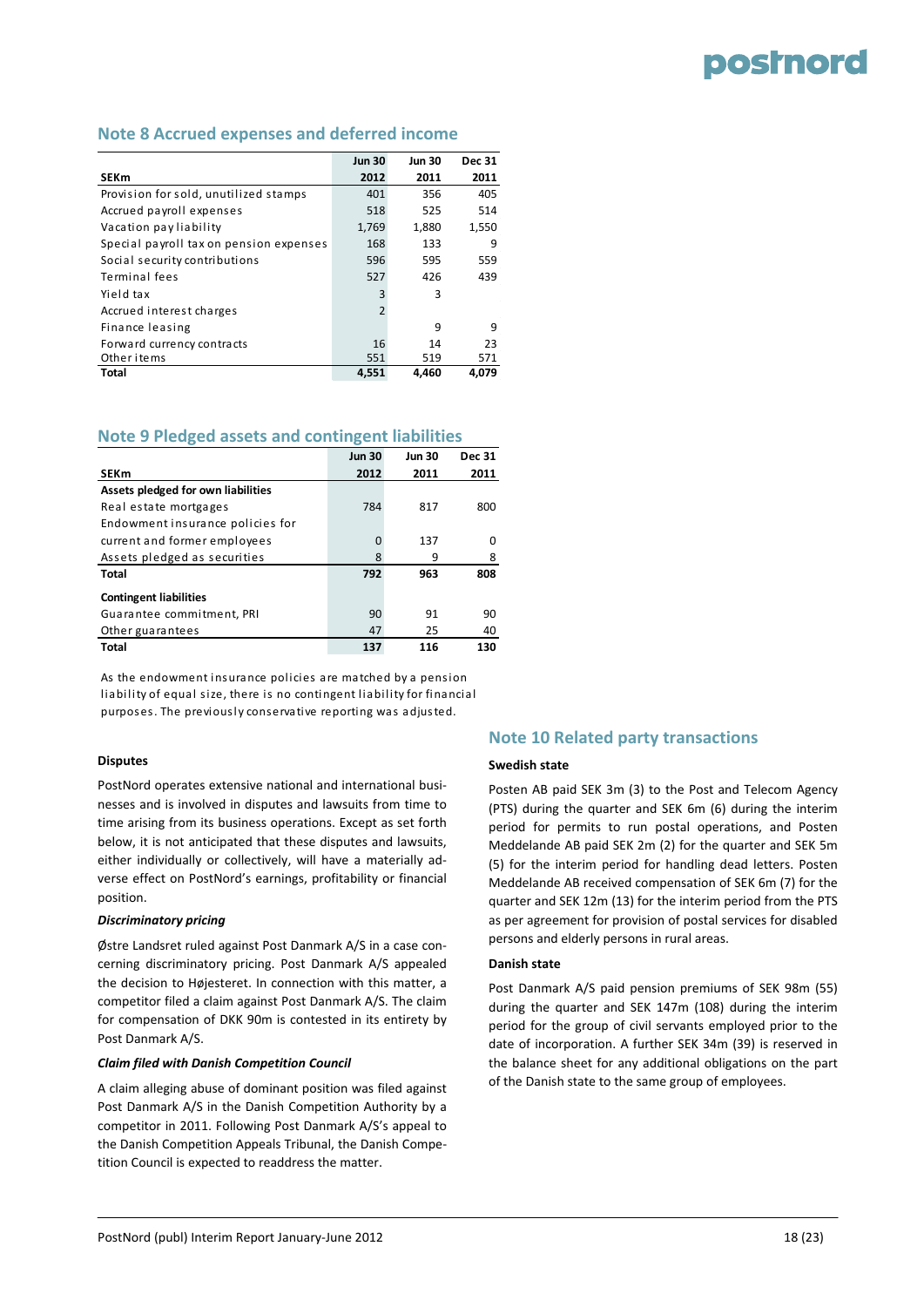

#### **Other organizations**

Posten's insurance association insures group commitments in Sweden for employee disability and family pensions based on ITP‐P. The group's Swedish companies paid premiums of SEK 31m (33) during the quarter and SEK 61m (66) during the in‐ terim period and received compensation of SEK 2m (2) for the quarter and SEK 4m (4) for the interim period. Other payments from the insurance association are paid directly to beneficiaries.

Posten's Pension Fund manages pension funds for Posten AB, Posten Meddelande AB and Posten Logistik AB. The compa‐ nies transfer cash for new pension commitments in the fund and receive compensation for pensions paid. SEK 73m (175) was transferred during the quarter and SEK 215m (251) dur‐ ing the interim period; compensation totaling SEK 73m (251) was received during the quarter and SEK 215m (251) during the interim period.

#### **Note 11 Investment commitments**

As of June 30, 2012 PostNord Group had entered into agreements for the acquisition of fixed assets totaling SEK 626m (456), mainly for sorting equipment and vehicles. SEK 309m of this amount represented investment commitments associated with Mail Sweden's new terminal structure.

#### **Note 12 Acquisitions and divestments**

#### **Divestment of subsidiaries**

Within business area Logistics, PostNord continues to concentrate on the Nordic region. Wholly‐owned subsidiaries EBT Property B.V, HIT Starintex B.V Holland and HIT Belgium S.A. were divested as of January 4, 2012 for a total of SEK 18m.

Business area Mail Denmark sold its 50%‐owned subsidiary SPOT A/S as of January 1, 2012 for SEK 1m.

#### **Acquisition of subsidiaries**

Posten AB acquired Green Cargo Logistics AB and its subsidi‐ ary Green Cargo Logistics A/S as of May 31, 2012. Two real estate companies, KB Sveterm and Kardinalmärket 1 AB, were included in the acquisition. Green Cargo Logistics AB's name was changed to PostNord Logistik TPL AB as of June 29, 2012.

The acquisition strengthens PostNord's third‐party logistics business, in line with group strategy. The third‐party logistics market is deemed to be growing rapidly. Green Cargo Logis‐ tics AB became part of PostNord's Logistics business area as of May 31, 2012.

The acquisition of PostNord Logistik TPL AB and its subsidiary contributed SEK 4m to the net profit for the period. PostNord Group's acquisition of PostNord Logistik TPL AB's acquired surplus book value in fixed assets (excluding goodwill) was amortized according to plan at SEK 2m. Net sales from the acquisition totaled SEK 94m during the period. If the acquisi‐ tion had been made as of January 1, 2012 (under comparable conditions), PostNord Group's net sales would have in‐ creased by SEK 429m and its operating profit by SEK 26m, and amortization of acquired surplus value would have totaled SEK 13m.

The acquisition resulted in goodwill comprised of synergy effects, result improvement potential and skills and expertise to develop the business segment.

#### **Acquisition of assets and liabilities**

PostNord's wholly‐owned subsidiary Tidningstjänst AB signed an agreement on June 1, 2012 for the takeover of Svensk Morgondistribution KB operations from the MittMedia and Västerbottens‐Kuriren media groups. The agreement covers several years' distribution of the media groups' morning newspapers. The purchase price, corresponding to the resid‐ ual book value of assets, totaled SEK 6m. The assets were chiefly comprised of capitalized development costs and mis‐ cellaneous inventory. Svensk Morgondistribution has 740 full-time employees and its 2011 sales were approximately SEK 350m.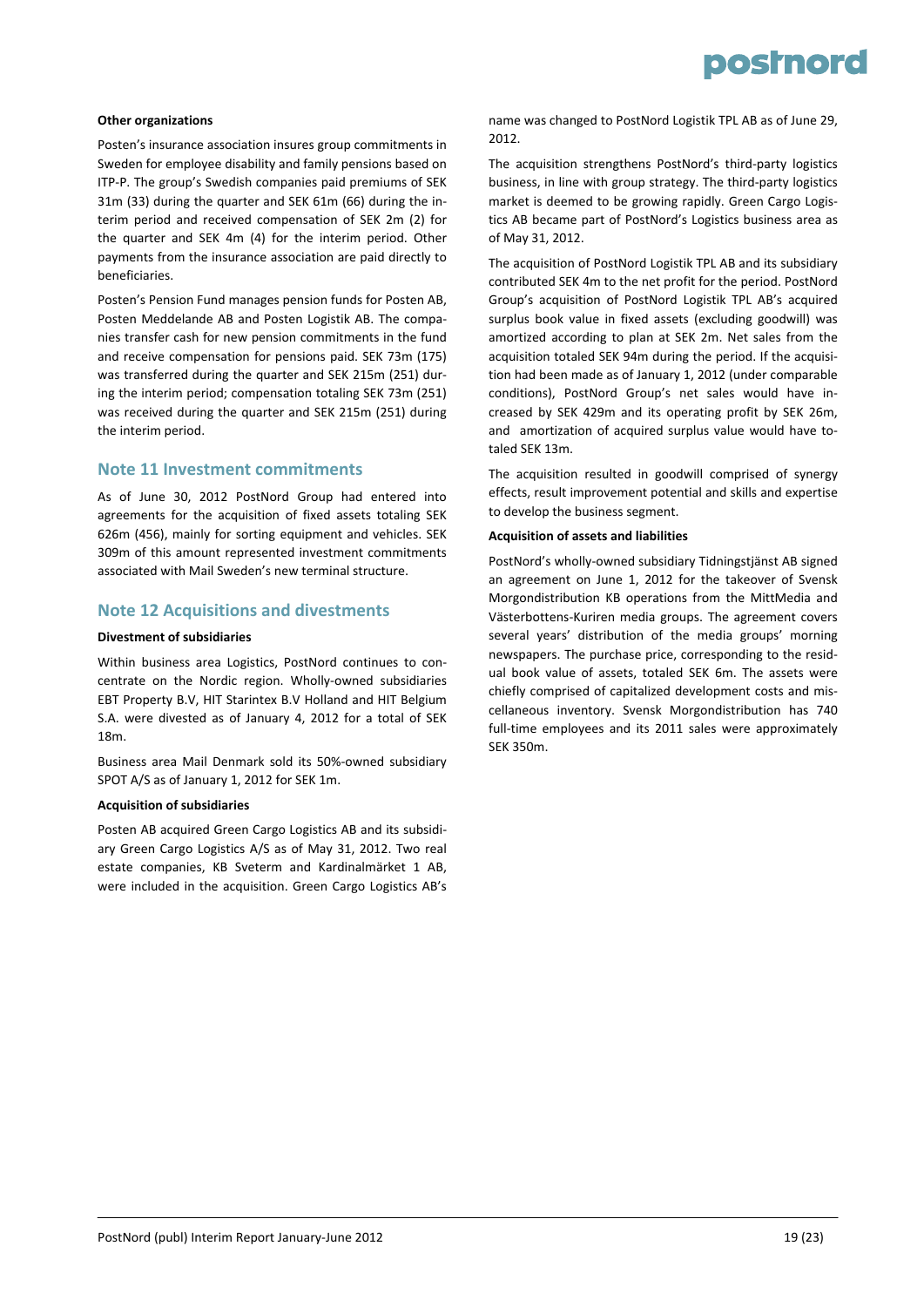#### **Effect of acquisitions and divestments on assets and liabilities**

|                                       |          | Other      | Other        |         |          |        |
|---------------------------------------|----------|------------|--------------|---------|----------|--------|
| 2012 Jan-Jun                          |          | intangible | fixed        | Current | Liabili- | Net    |
| <b>SEKm</b>                           | Goodwill | assets     | assets       | assets  | ties     | assets |
| <b>Acquired</b>                       |          |            |              |         |          |        |
| Green Cargo Logistics AB (including   |          |            |              |         |          |        |
| subsidiary Green Cargo Logistics A/S) | 331      | 228        | 69           | 213     | $-319$   | 522    |
| Kardinalmärket 1 AB                   |          |            | 317          | 3       | $-205$   | 115    |
| KB Sveterm                            |          |            | 285          | 12      | $-231$   | 66     |
| <b>Total acquired</b>                 | 331      | 228        | 671          | 228     | -755     | 703    |
|                                       |          |            |              |         |          |        |
| <b>Divested</b>                       |          |            |              |         |          |        |
| <b>HIT Starintex B.V</b>              | 39       | 0          | $\mathbf{1}$ | 25      | $-55$    | 10     |
| <b>EBT Property B.V</b>               |          |            | 45           | 5       | $-45$    | 5      |
| HIT Belgium S.A                       | 5        | 9          | 0            | 5       | $-21$    | $-2$   |
| SPOT A/S                              |          |            |              | 1       |          | 1      |
| <b>Total divested</b>                 | 44       | 9          | 46           | 36      | $-121$   | 14     |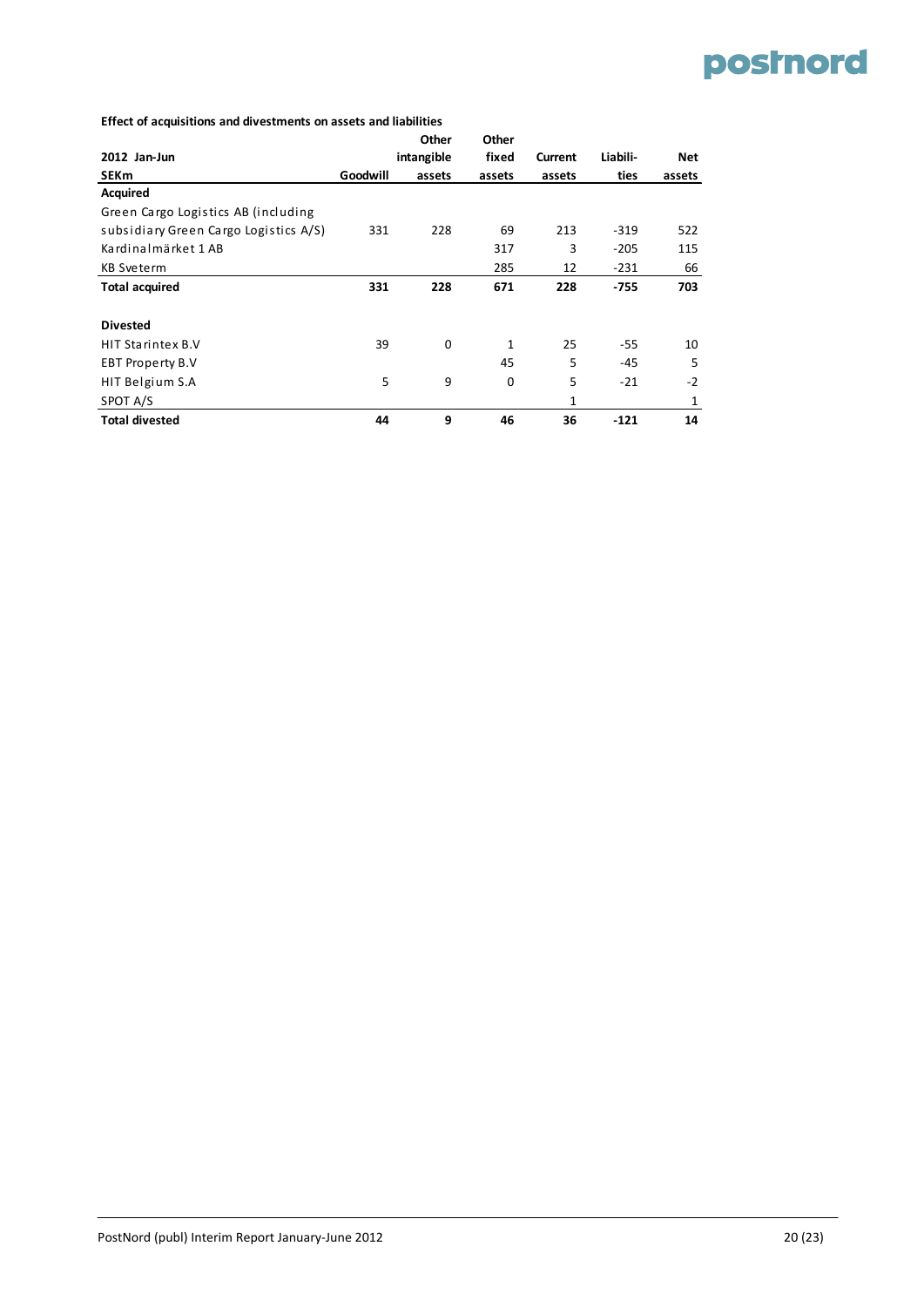# Parent company financial statements

### Income statement

|                                               | Apr-Jun | Apr-Jun | Jan-Jun | Jan-Jun | Jan-Dec |
|-----------------------------------------------|---------|---------|---------|---------|---------|
| <b>SEKm</b><br><b>Note</b>                    | 2012    | 2011    | 2012    | 2011    | 2011    |
| 1                                             |         |         |         |         |         |
| Other income                                  | 6       | 5       | 11      | 9       | 18      |
| <b>Income</b>                                 | 6       | 5       | 11      | 9       | 18      |
| Personnel expenses                            | $-7$    | $-4$    | $-13$   | $-7$    | $-16$   |
| Other expenses                                | $-9$    | $-4$    | $-15$   | $-4$    | $-13$   |
| <b>Operating expenses</b>                     | $-16$   | -8      | $-28$   | $-11$   | $-29$   |
| <b>OPERATING PROFIT</b>                       | $-10$   | -3      | $-17$   | $-2$    | $-11$   |
| Income from participations in group companies | 2,473   | 992     | 2,473   | 992     | 992     |
| Interest income and similar income items      | 10      | 3       | 14      | 4       | 15      |
| Interest expense and similar expense items    | -8      |         | $-9$    |         |         |
| Net financial items                           | 2,475   | 995     | 2,478   | 996     | 1,007   |
| Profit before tax                             | 2,465   | 992     | 2,461   | 994     | 996     |
| Balance sheet appropriations                  |         |         |         |         | -6      |
| Profit before tax                             | 2,465   | 992     | 2,461   | 994     | 990     |
| Tax                                           |         |         |         |         |         |
| <b>NET PROFIT</b>                             | 2,465   | 992     | 2,461   | 994     | 990     |

### Comprehensive income statement

|                             | Apr-Jun | Apr-Jun | Jan-Jun | Jan-Jun | Jan-Dec |
|-----------------------------|---------|---------|---------|---------|---------|
| <b>SEKm</b>                 | 2012    | 2011    | 2012    | 2011    | 2011    |
| Net profit                  | 2.465   | 992     | 2.461   | 994     | 990     |
| <b>COMPREHENSIVE INCOME</b> | 2.465   | 992     | 2.461   | 994     | 990     |

### Balance sheets

|                                     |                | <b>Jun 30</b> | <b>Jun 30</b> | <b>Dec 31</b> |
|-------------------------------------|----------------|---------------|---------------|---------------|
| <b>SEKm</b>                         | <b>Note</b>    | 2012          | 2011          | 2011          |
|                                     | 1              |               |               |               |
| <b>ASSETS</b>                       |                |               |               |               |
| Financial assets                    | $\overline{2}$ | 12,478        | 12,476        | 12,478        |
| <b>Total fixed assets</b>           |                | 12,478        | 12,476        | 12,478        |
| Current receivables                 |                | 5,558         | 1,273         | 1,265         |
| <b>Total current assets</b>         |                | 5,558         | 1,273         | 1,265         |
| <b>TOTAL ASSETS</b>                 |                | 18,036        | 13,749        | 13,743        |
| <b>EQUITY AND LIABILITIES</b>       |                |               |               |               |
| Equity                              |                | 15,827        | 13,739        | 13,734        |
| Long-term liabilities               |                | 3             | 10            | 2             |
| Current liabilities                 |                | 2,206         |               | 7             |
| <b>TOTAL EQUITY AND LIABILITIES</b> |                | 18,036        | 13,749        | 13,743        |
| Contingent liabilities              | 3              | 806           | 731           | 652           |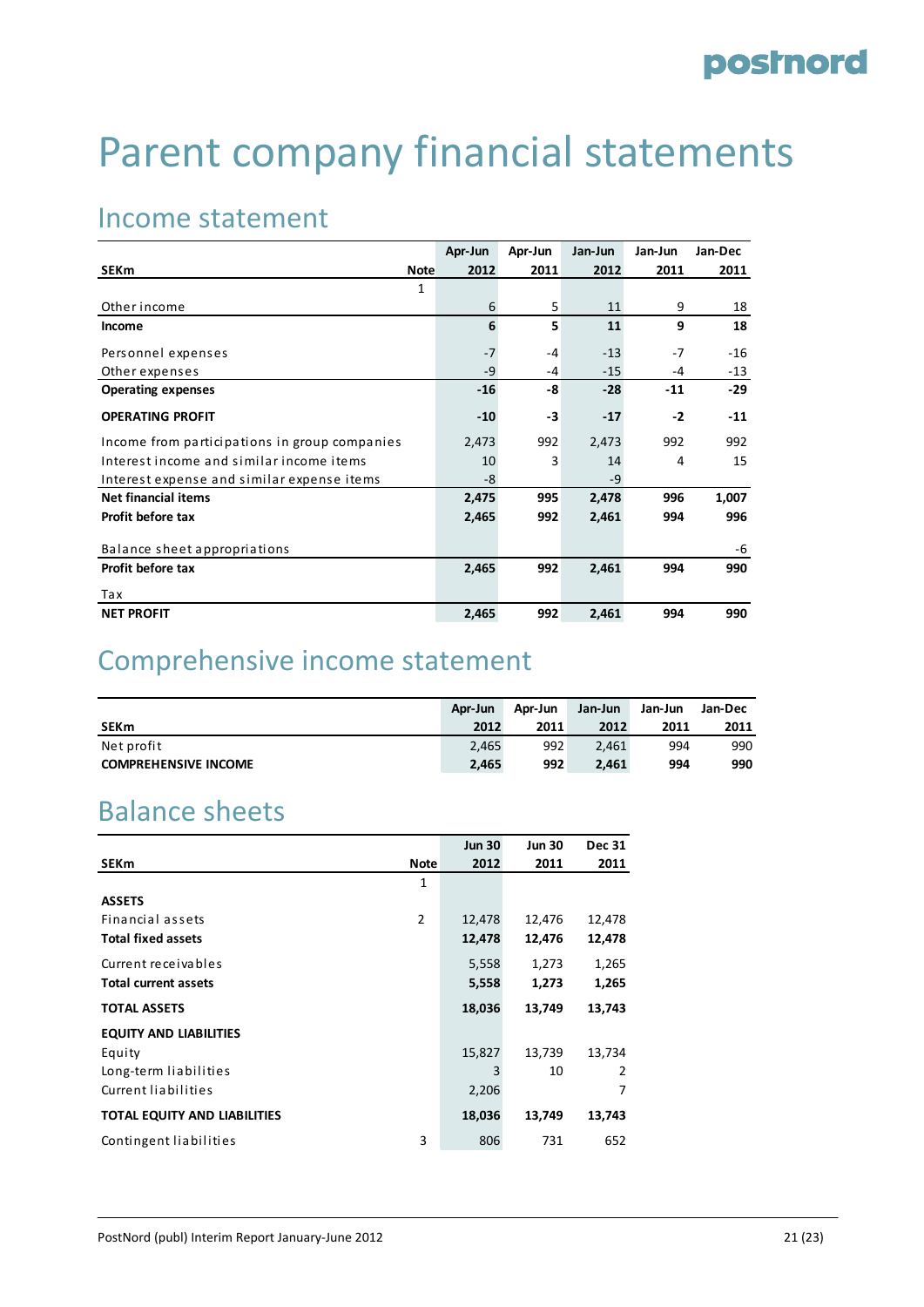

### **Notes**

#### **Note 1 Accounting principles**

The parent company essentially applies the same accounting principles as the group does, and thus applies RFR 2, Report‐ ing of Legal Entities. The differences between the parent company's and the group's accounting principles result from the parent company's limitations in applying International Financial Reporting Standards (IFRS) as a consequence of the Swedish Annual Accounts Act and the Law on Safeguarding of Pension Commitments, and are to some extent also based on tax considerations. The accounting principles and meth‐ ods of calculation used in this interim report are the same as those used in the 2011 annual report.

#### **Note 2 Financial assets**

Financial assets are comprised of shares held in subsidiaries with a value of SEK 12,476m and other long-term receivables

of SEK 2m. The shares held are in subsidiaries Posten AB (book value SEK 7,089m) and Post Danmark A/S (SEK 5,387m). The value of financial assets is unchanged from De‐ cember 31, 2011.

#### **Note 3 Contingent liabilities**

|                                      | <b>Jun 30</b> | <b>Jun 30</b> | <b>Dec 31</b> |
|--------------------------------------|---------------|---------------|---------------|
| <b>SEKm</b>                          | 2012          | 2011          | 2011          |
| Warranty, PRI                        | 574           | 656           | 574           |
| Guarantees on behalf of subsidiaries | $232^{11}$    | 75            | 78            |
| Total                                | 806           | 731           | 652           |

 $1)$  As of June 30, 2012 PostNord's subsidiary Posten AB had pledged a total of SEK 105m (150) on behalf of wholly‐owned subsidiaires.